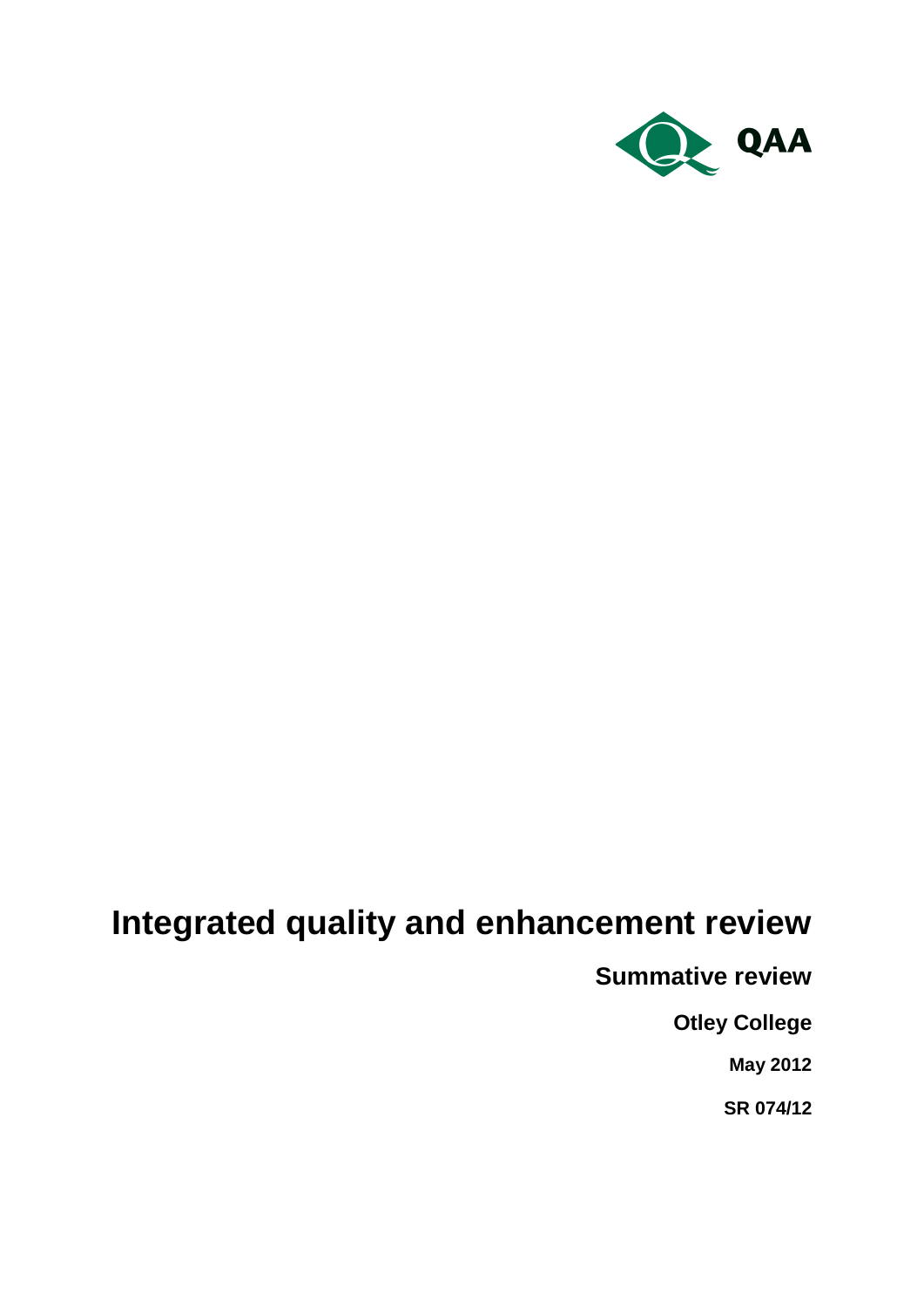© The Quality Assurance Agency for Higher Education 2012

ISBN 978 1 84979 668 2

All QAA's publications are available on our website [www.qaa.ac.uk](http://www.qaa.ac.uk/)

Registered charity numbers 1062746 and SC037786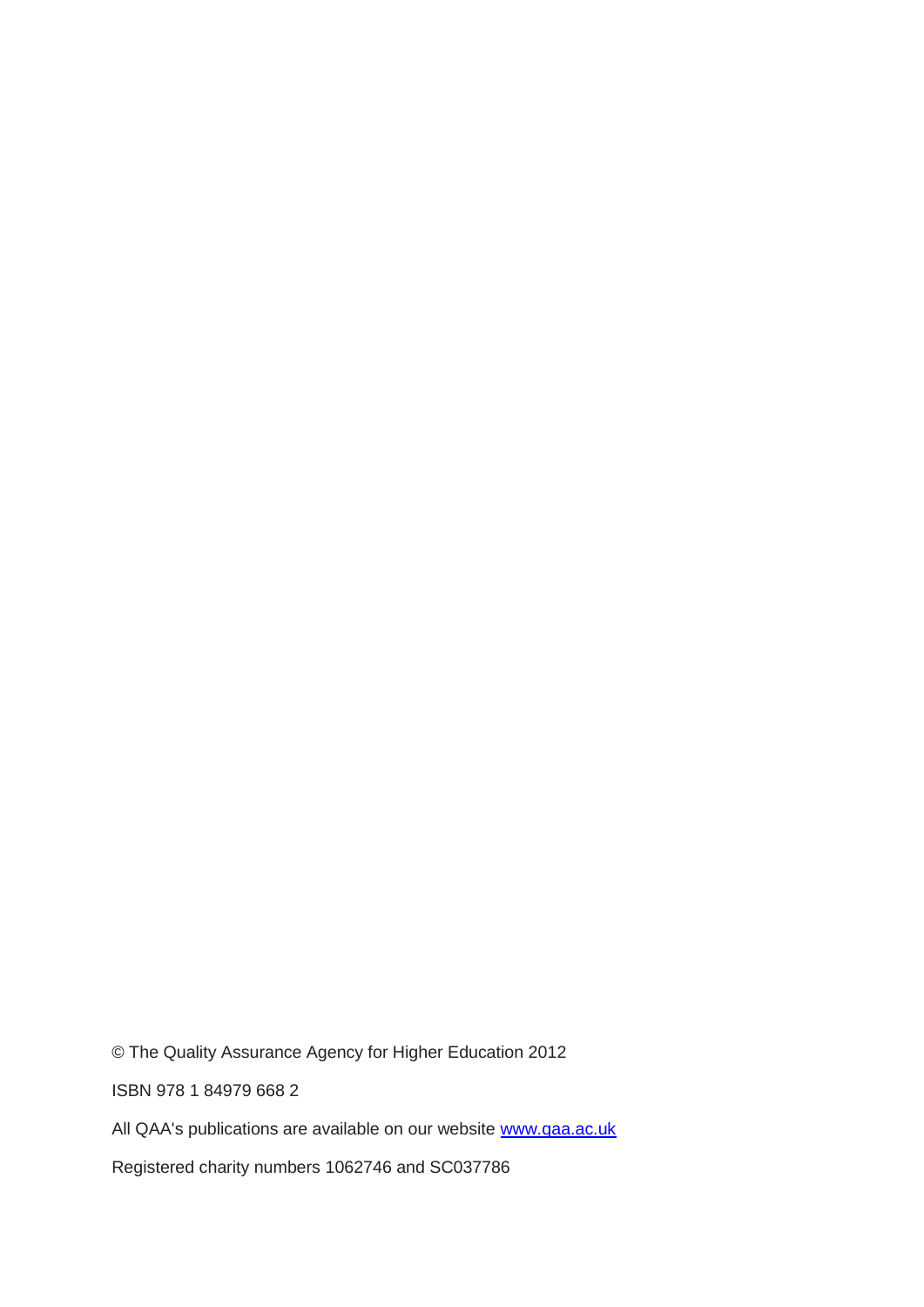# **Preface**

The mission of the Quality Assurance Agency for Higher Education (QAA) is to safeguard the public interest in sound standards of higher education qualifications and to inform and encourage continual improvement in the management of the quality of higher education. As part of this mission, QAA undertakes reviews of higher education provision delivered in further education colleges. This process is known as Integrated quality and enhancement review (IQER).

## **Purpose of IQER**

Higher education programmes delivered by further education colleges (colleges) lead to awards made by higher education institutions or Edexcel. The awarding bodies retain ultimate responsibility for maintaining the academic standards of their awards and assuring the quality of the students' learning opportunities. The purpose of IQER is, therefore, to safeguard the public interest in the academic standards and quality of higher education delivered in colleges. It achieves this by providing objective and independent information about the way in which colleges discharge their responsibilities within the context of their partnership agreements with awarding bodies. IQER focuses on three core themes: academic standards, quality of learning opportunities and public information.

# **The IQER process**

IQER is a peer review process. It is divided into two complementary stages: Developmental engagement and Summative review. In accordance with the published method, colleges with less than 100 full-time equivalent students funded by the Higher Education Funding Council for England (HEFCE), may elect not to take part in Developmental engagements, but all HEFCE-funded colleges will take part in Summative review.

### **Developmental engagement**

Developmental engagements explore in an open and collegial way the challenges colleges face in specific areas of higher education provision. Each college's first, and often their only, Developmental engagement focuses on student assessment.

The main elements of a Developmental engagement are:

- a self-evaluation by the college
- an optional written submission by the student body  $\bullet$
- a preparatory meeting between the college and the IQER coordinator several weeks before the Developmental engagement visit
- the Developmental engagement visit, which normally lasts two days
- the evaluation of the extent to which the college manages effectively its responsibilities for the delivery of academic standards and the quality of its higher education provision, plus the arrangements for assuring the accuracy and completeness of public information it is responsible for publishing about its higher education
- the production of a written report of the team's findings.

To promote a collegial approach, Developmental engagement teams include up to two members of staff from the further education college under review. They are known as nominees for this process.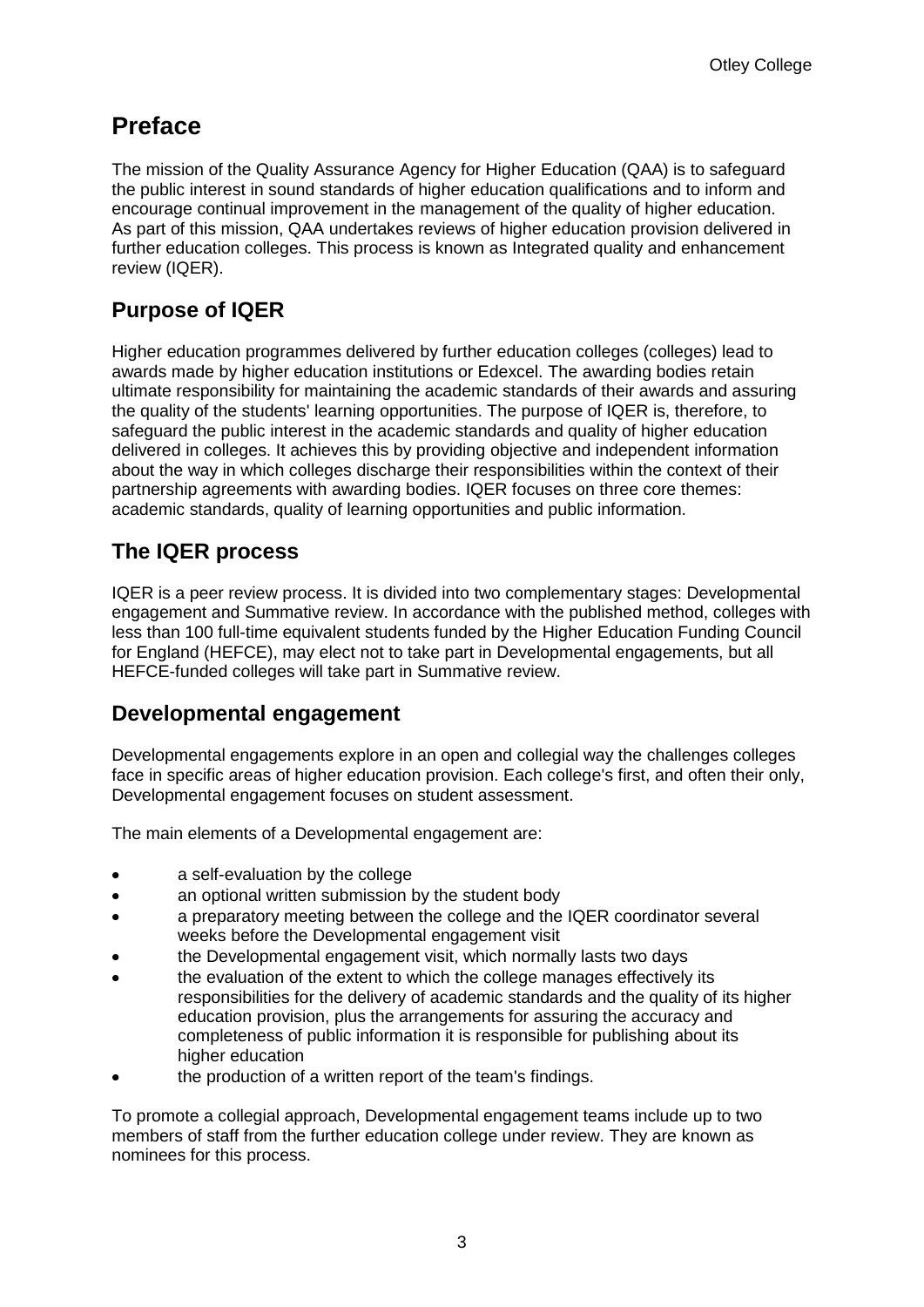## **Summative review**

Summative review addresses all aspects of a college's HEFCE-funded higher education provision and provides judgements on the management and delivery of this provision against core themes one and two, and a conclusion against core theme three.

Summative review shares the main elements of Developmental engagement described above. Summative review teams however, are composed of the IQER coordinator and QAA reviewers. They do not include nominees.

### **Evidence**

In order to obtain evidence for the review, IQER teams carry out a number of activities, including:

- reviewing the college's self-evaluation and its internal procedures and documents
- reviewing the optional written submission from students
- asking questions of relevant staff
- talking to students about their experiences.

IQER teams' expectations of colleges are guided by a nationally agreed set of reference points, known as the Academic Infrastructure. These are published by QAA and consist of:

- *The framework for higher education qualifications in England, Wales and Northern*   $\bullet$ *Ireland* (FHEQ), which includes descriptions of different higher education qualifications
- the *Code of practice for the assurance of academic quality and standards in higher education* (*Code of practice*)
- subject benchmark statements, which describe the characteristics of degrees in different subjects
- guidelines for preparing programme specifications, which are descriptions of what is on offer to students in individual programmes of study
- award benchmark statements which describe the generic characteristics of an award, for example Foundation Degrees.

In addition, Developmental engagement teams gather evidence by focusing on particular aspects of the theme under review. These are known as 'lines of enquiry'.

# **Outcomes of IQER**

Each Developmental engagement and Summative review results in a written report:

- Developmental engagement reports set out good practice and recommendations and implications for the college and its awarding bodies, but do not contain judgements. Recommendations will be at one of three levels - **essential**, **advisable** and **desirable**. To promote an open and collegial approach to Developmental engagements, the reports are not published.
- Summative review reports identify good practice and contain judgements about whether the college is discharging its responsibilities effectively against core themes one and two above. The judgements are **confidence**, **limited confidence** or **no confidence**. There is no judgement for the third core theme, instead the report will provide evaluation and a conclusion. Summative review reports are published. Differentiated judgements can be made where a team judges a college's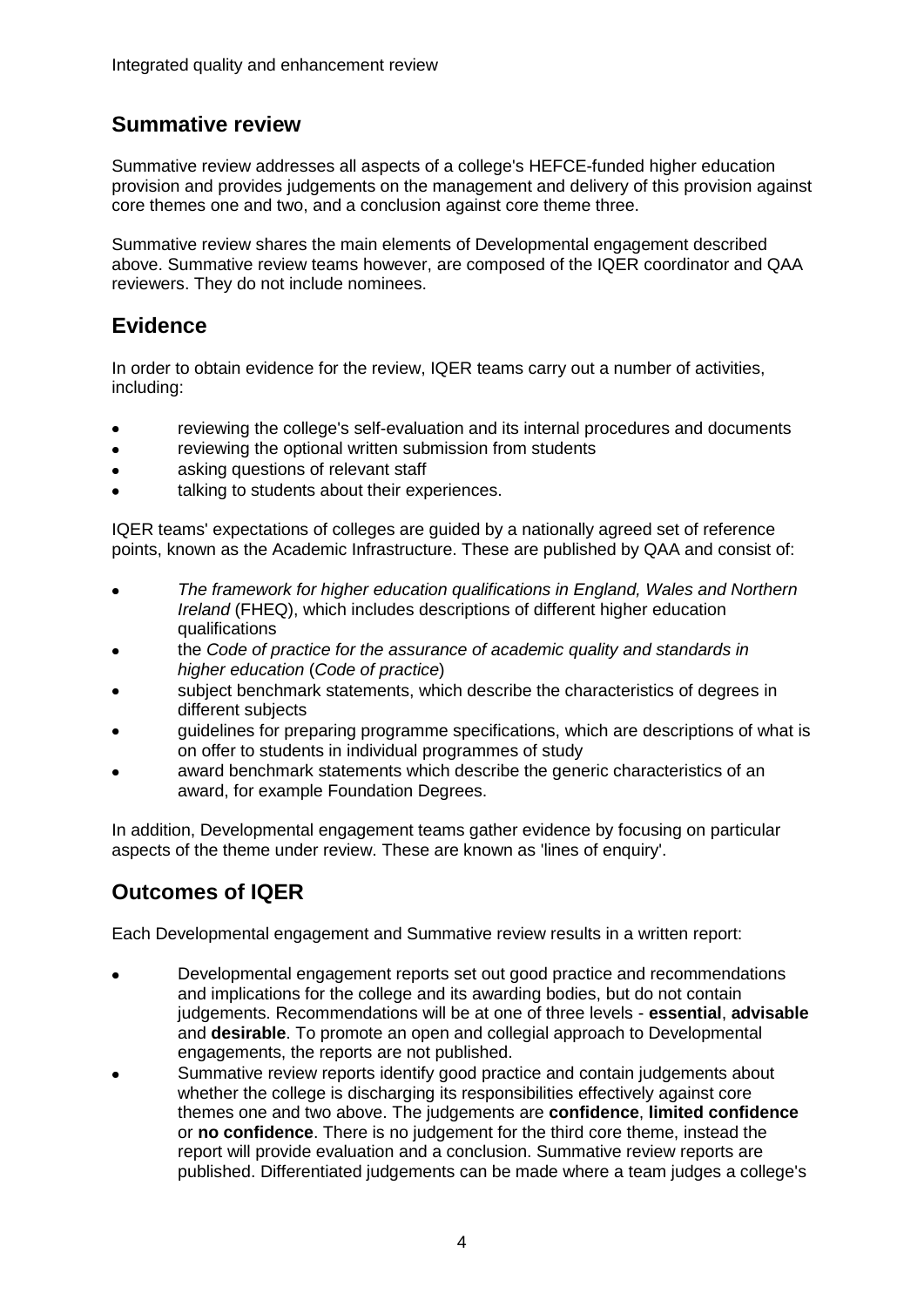management of the standards and/or quality of the awards made by one awarding body to be different from those made by another.

Colleges are required to develop an action plan to address any recommendations arising from IQER. Progress against these action plans is monitored by QAA in conjunction with HEFCE and/or the college's awarding bodies as appropriate. The college's action plan in response to the conclusions of the Summative review will be published as part of the report.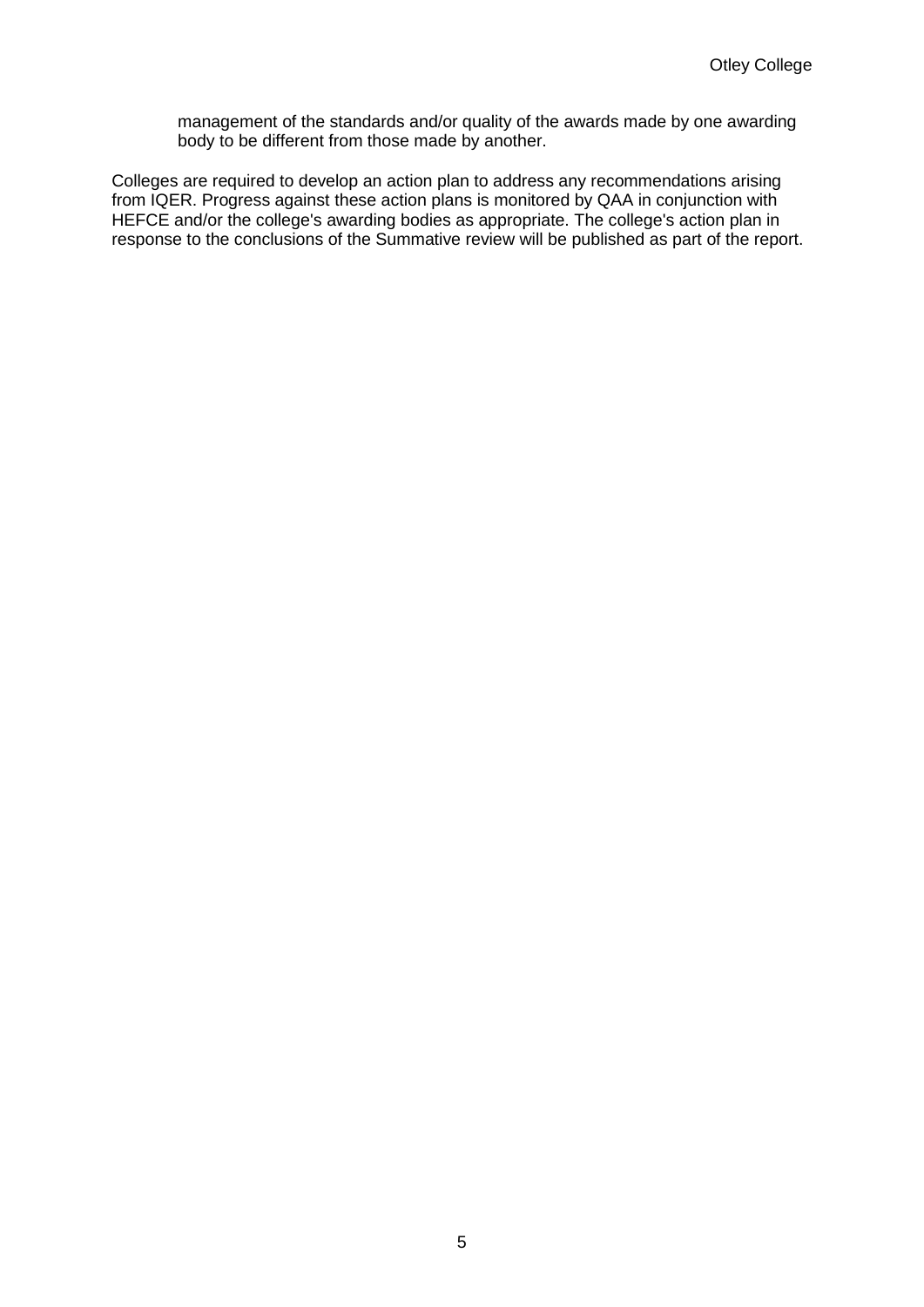# **Executive summary**

# **The Summative review of Otley College carried out in May 2012**

As a result of its investigations, the Summative review team (the team) considers that there can be **confidence** in the College's management of its responsibilities, as set out in its partnership agreement, for the standards of the awards it offers on behalf of its awarding bodies. The team also considers that there can be **confidence** in the College's management of its responsibilities, as set out in its partnership agreement, for the quality of learning opportunities it offers. The team considers that reliance **can** be placed on the accuracy and completeness of the information that the College is responsible for publishing about itself and the programmes it delivers.

# **Good practice**

The team has identified the following **good practice** for dissemination:

- the rigorous annual monitoring and review process is well embedded and is a major  $\bullet$ contributor to the enhancement of the provision
- the opportunities for students to engage in real-life projects which simulate live practice provide vocationally relevant learning experiences
- the highly effective student induction process prepares students for their studies
- the effective academic and pastoral support encourages self-reflection, improves students' skills and enhances progression through their programme of study
- the introduction of a module on the delivery of higher education in further education to enhance staff's understanding and performance in providing appropriate standards of teaching and learning
- the annual review and celebration day integrates the College staff, students and University Campus Suffolk partnership staff in activities that encourage working together, sharing good practice in teaching and learning, and provides opportunities for group feedback on areas for improvement
- the system to classify the content of programme modules in the virtual learning environment stimulates user interaction.

# **Recommendations**

The team has also identified a number of recommendations for the enhancement of the higher education provision.

The team considers that it would be **desirable** for the College to:

- review its strategies for the management of the workshop sessions to provide  $\blacksquare$ students with a consistent learning experience
- review its strategies for supporting students to find suitable work placements.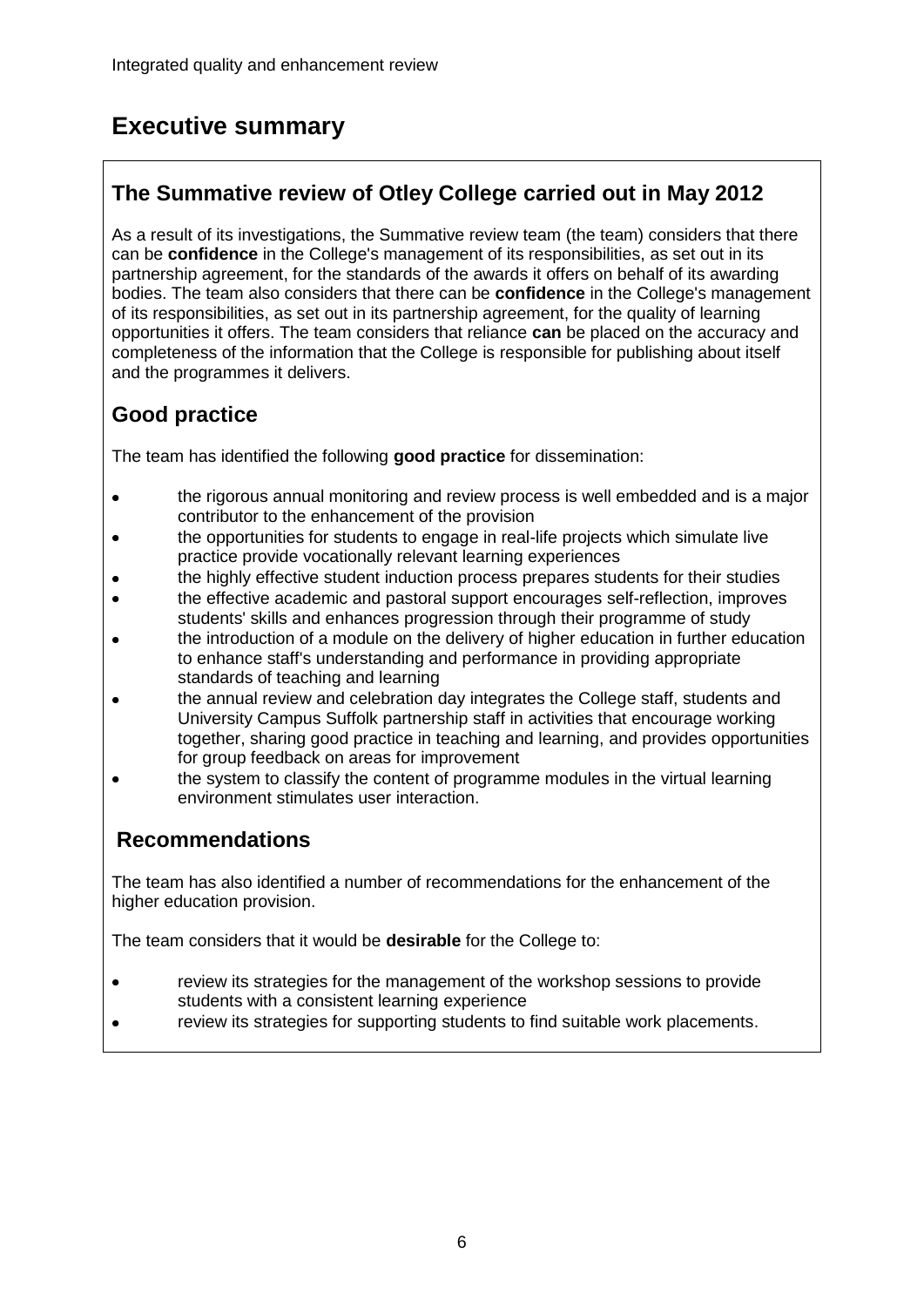# **A Introduction and context**

1 This report presents the findings of the Summative review of higher education funded by the Higher Education Funding Council for England (HEFCE) conducted at Otley College (the College). The purpose of the review is to provide public information about how the College discharges its responsibilities for the management and delivery of academic standards and the quality of learning opportunities available to students. The review applies to programmes which the College delivers on behalf of the University of East Anglia and the University of Essex. The review was carried out by Dr Gillian Blunden, Dr Philip Davies (reviewers) and Mr Robert Hodgkinson (coordinator).

2 The Summative review team (the team) conducted the review in agreement with the College and in accordance with *The handbook for Integrated Quality and Enhancement Review* (the handbook), published by QAA. Evidence in support of the Summative review included documentation supplied by the College, the awarding bodies and University Campus Suffolk, meetings with staff and students, reports of reviews by QAA and from inspections by Ofsted. In particular, the team drew on the findings and recommendations of the Developmental engagement in assessment. A summary of findings from this Developmental engagement is provided in Section C of this report. The review also considered the College's use of the Academic Infrastructure, developed by QAA on behalf of higher education providers, with reference to the *Code of practice,* subject and award benchmark statements, the FHEQ and programme specifications.

3 In order to help HEFCE to gain information to assist with the assessment of the impact of Foundation Degree awards, Section D of this report summarises details of the Foundation Degree programmes delivered at the College.

4 Otley College is a specialist land-based college seven miles north of Ipswich. Most of its students are from Suffolk, although its catchment area also includes South Norfolk and North Essex. The College has extended its provision beyond its land-based specialism to include construction, sports studies and motor vehicle engineering. It is situated on a 30-acre site belonging to a charitable trust. It has a number of specialist units including new construction and equine facilities. There are 1,031 full-time further education learners, of whom 82 per cent are aged 16 to 18. The vast majority of the College's 3,500 part-time learners are adults. The higher education courses are offered in conjunction with University Campus Suffolk and jointly validated by the University of East Anglia and the University of Essex. Within the two primary cognate programme areas of land and countryside and higher education and training there are 137 students, of whom 86 are full-time and 51 part-time, being approximately 114 full-time equivalents. Twenty-five staff teach the higher education provision, of whom two are full-time, and 23 are either part-time or also deliver further education programmes.

5 The current higher education awards, with the full-time equivalent student numbers in brackets, are as follows.

#### **University of East Anglia and the University of Essex (joint)**

- FdA Landscape and Garden Design (17.5)  $\bullet$
- FdA Teaching, Training and Development in Further Education and Skills (9)  $\bullet$
- FdSc Animal Science and Welfare (2)  $\bullet$
- FdSc Animal Science and Welfare (Equine Health) (1)
- FdSc Fishery Management and Sustainable Aquaculture (3.7)  $\bullet$
- FdSc Wildlife Management and Conservation (33)  $\bullet$
- BA (Hons) Professional Studies (progression route) (10)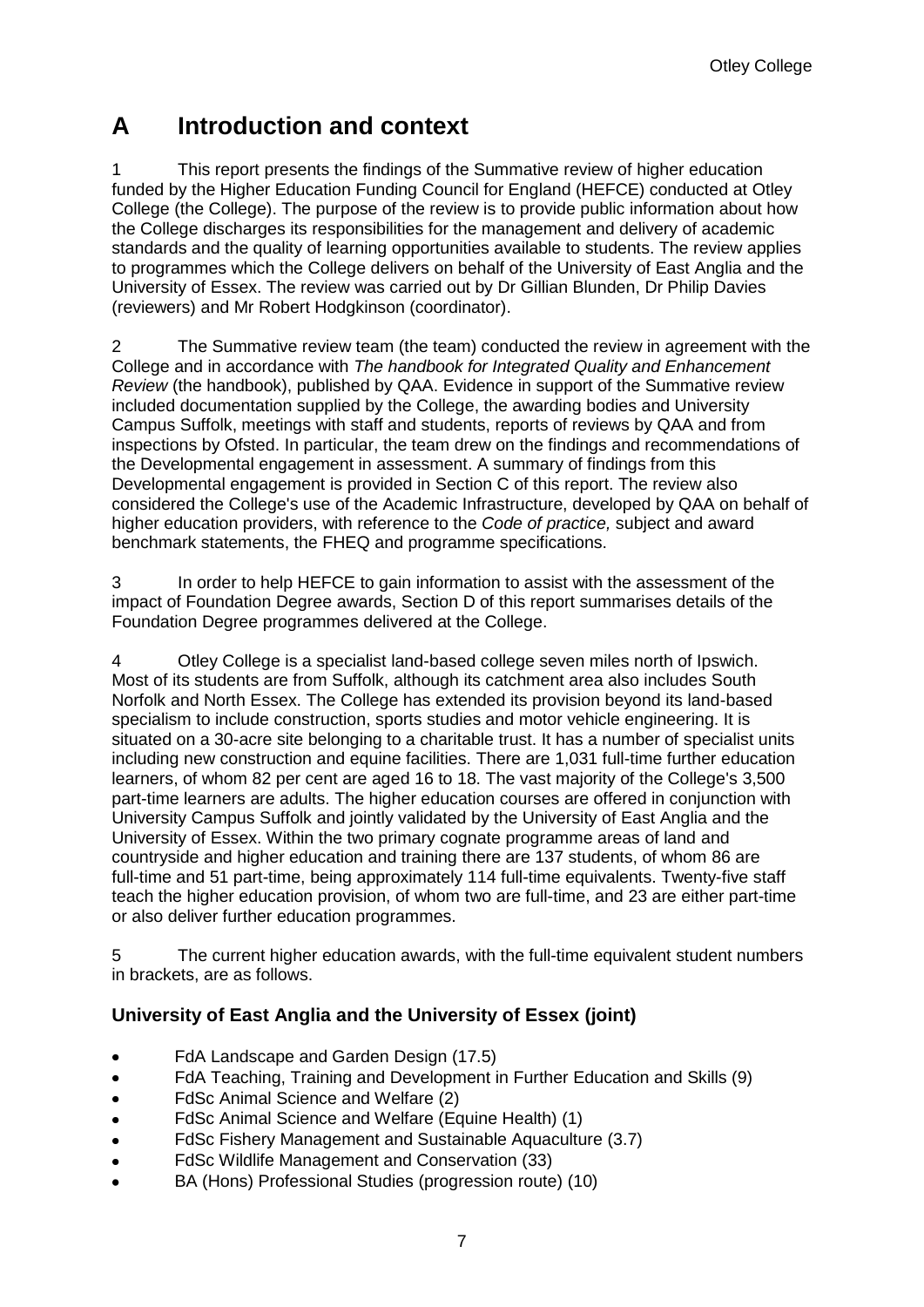- PGCE/Certificate of Education (in-service) (15.6)
- PGCE/Certificate of education (pre-service) (12)

### **Partnership agreements with the awarding bodies**

6 University Campus Suffolk's Framework Collaborative Agreement between the two awarding bodies, the University Campus Suffolk and its five learning network centres defines the operational responsibilities of the College. These outline the structure and scope of the collaboration between the partners. The awarding bodies are responsible for programme approval and alignment with the Academic Infrastructure, validation, acceptance of applications, ensuring common standards, moderation, final assessment and award, regular meetings to monitor quality and the process of annual evaluation, and continuous improvement of academic outcomes. The College is responsible for programme delivery, assessment and internal moderation, the quality of teaching and learning, application of the awarding bodies' standards, regular internal monitoring of quality, and compliance with awarding body requirements for annual evaluation and review.

### **Recent developments in higher education at the College**

7 The College is at an advanced stage in a merger with another land-based college. Its plans include retaining a separate Head of Higher Education at each campus. The College's higher education provision will remain within University Campus Suffolk and it will maintain its existing agreements with the awarding bodies.

### **Students' contribution to the review, including the written submission**

8 Students studying on higher education programmes at the College were invited to present a submission to the team. Two second-year Foundation Degree students compiled the report. The students referred to the National Student Survey (NSS) to identify suitable questions to ask the entire student body. During the visit the students were given the opportunity to expand on some of the points that were made in the submission. Their evidence was of value to the review.

# **B Evaluation of the management of HEFCE-funded higher education**

### **Core theme 1: Academic standards**

#### **How are responsibilities for managing and delivering higher education standards delegated within the management structure and what reporting arrangements are in place?**

9 The collaborative agreements identify the structure and scope of the collaboration between the partners. They describe each partner's role in a range of processes and procedures that include their responsibility for quality assurance, programme management, student recruitment, admissions and support. Additional College responsibilities are reflected in a range of University Campus Suffolk policies, procedures and other documentation, such as the assessment and moderation policies. These policies and other documents have been developed in conjunction with the two awarding bodies and appropriately reflect the precepts of the *Code of practice*.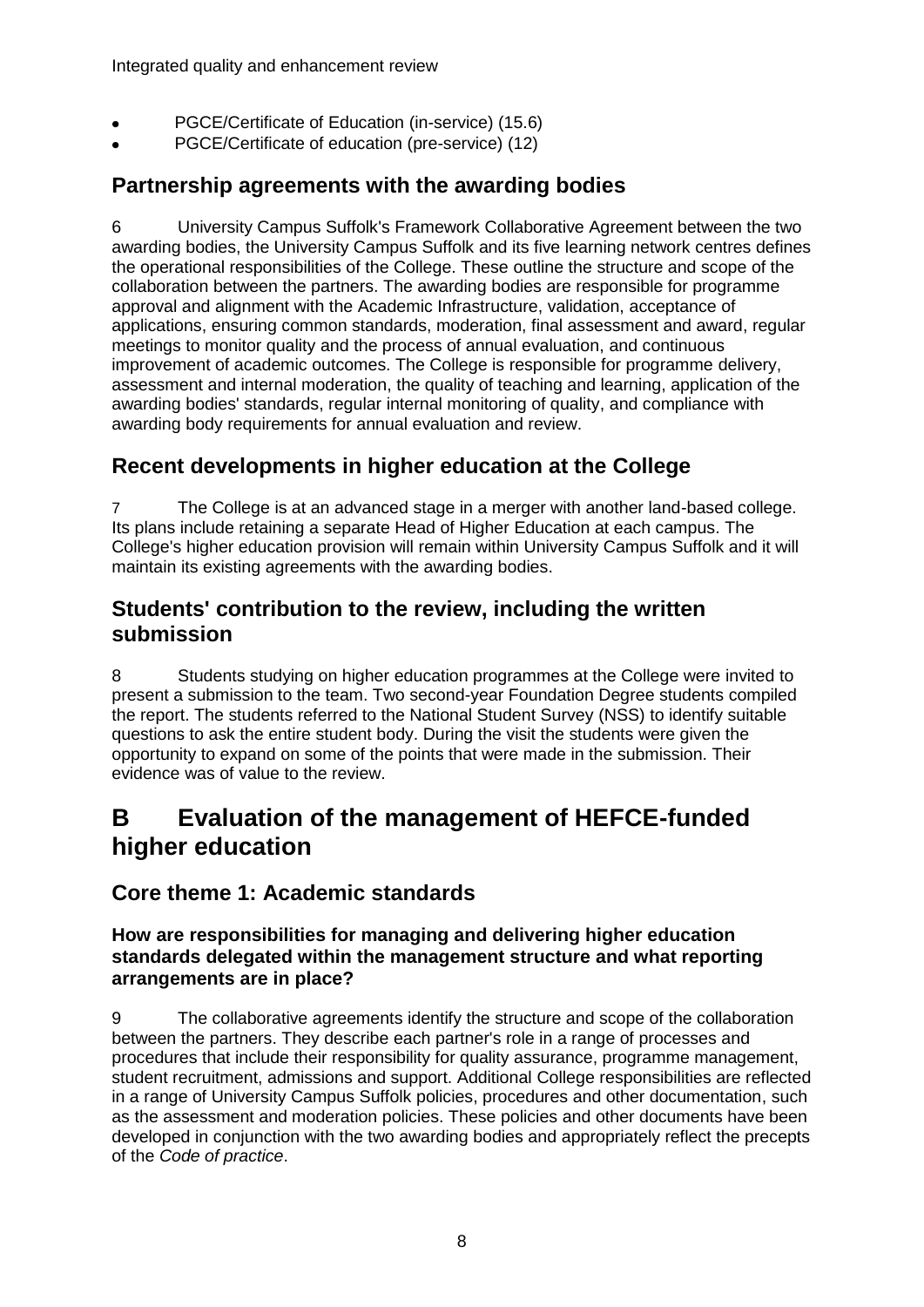10 Oversight of the College's management of academic standards and quality assurance is provided by University Campus Suffolk through its Joint Academic Committee of the validating universities. The University Campus Suffolk's Academic Board is a sub-committee of the Joint Academic Committee and is responsible for academic development. University Campus Suffolk appoints a Course Approvals Group and a Learning, Teaching and Assessment Group. These committees and processes ensure that there is appropriate engagement with the Academic Infrastructure, the FHEQ and the *Foundation Degree qualification benchmark* and relevant subject benchmark statements.

11 Within the College, the Higher Education Operational Group, chaired by the Head of Higher Education, monitors the quality and enhancement of higher education standards. It presents a monthly Business Performance Review report to the Senior Management Team. The Higher Education Operational Group also reports three times per year to the College governors through the Quality Standards Committee. This group, together with the Higher Education Student Voice Forum, form the principal College committees for the consideration and monitoring of the higher education provision. The Head of Higher Education produces a monthly report to the College directors and curriculum managers that is presented to the Senior Management Team. The reports and minutes of these meetings confirm that these processes are transparent and effective. An organisation chart illustrates clearly the lines of responsibility and flow of information between the College's key staff and committees and those of University Campus Suffolk.

12 The Head of Higher Education effectively monitors, manages and implements the College's higher education policies and procedures supported by two programme area coordinators representing the teacher training and the degree programmes. The programme area coordinators are expected to ensure the consistent application of policies and procedures across the College and assist staff in their implementation. Students are represented on all College committees including the Quality Standards Committee and they are involved at every level. They are well informed and have access to all meeting minutes, programme specifications and external examiner reports.

#### **What account is taken of the Academic Infrastructure?**

13 The College's engagement with the Academic Infrastructure is reflected in its use of University Campus Suffolk's policies and procedures. These have been developed in conjunction with the two awarding bodies and its network colleges and mapped to the *Code of practice.* The Partnership Management Team at the University Campus Suffolk is responsible for the approval and signing-off of the mapping of these policies and procedures to the Academic Infrastructure. This process ensures that documentation engages with the Academic Infrastructure and is current. All validations and re-validations of programmes are expected to engage with the Academic Infrastructure. Staff articulate clearly their understanding and use of the *Foundation Degree qualification benchmark*.

#### **How does the College assure itself that it is fulfilling its obligations to ensure that the standards of higher education provision meet the requirements of validating partners and awarding bodies?**

14 The collaboration agreement and associated University Campus Suffolk documents clarify what is expected of the College in meeting the standards expected. College staff demonstrate their understanding of the College's strategic and operational obligations for the management and maintenance of academic standards, including the validation of programmes; quality assurance and review; student recruitment and admissions; programme delivery; and assessment and external examination processes.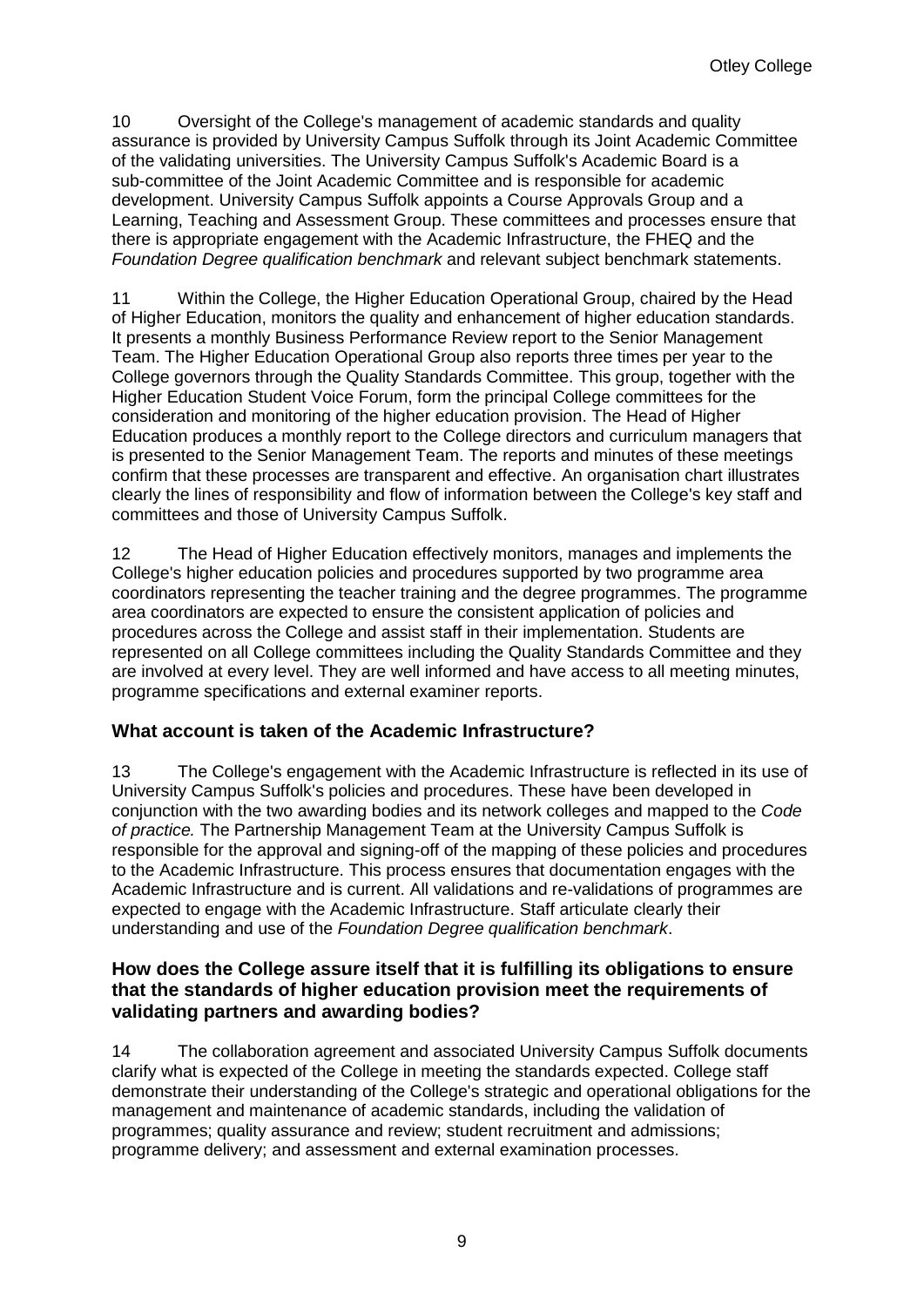15 Annual self-assessment reports are produced for all programmes, and these draw on evidence from external examiners, course committee minutes, student module evaluations, retention, achievement, and other programme activities. The annual self-assessment review and evaluation process is central to the quality assurance of the higher education provision. It demonstrates clearly to the awarding bodies the College's ability to manage, monitor and maintain academic standards. There is a clearly defined process for requesting changes to the validated provision. All changes must be supported by the external examiner and may include amendments to the assessment of a module or its learning outcomes.

16 The programme self-assessment review and evaluation reports are reviewed annually. This contributes to the production of an over-arching College higher education self-assessment and review report. College staff, awarding body and external representatives attend this event, including College and faculty management, course leaders and student representatives. At the event the College's programme teams exchange, review and comment on each other's self-assessment review and enhancement review reports. This process provides the opportunity for internal independent review and encourages the sharing of good practice between programme teams. The Head of Higher Education produces a final College report to integrate the outcomes of the above. It contains a review of teaching observation, curriculum, assessment, achievement, student progression and an action plan for the coming year. A copy of this is sent to the University Campus Suffolk's Joint Academic Committee for consideration. This rigorous annual monitoring and review process is well embedded and is a major contributor to the enhancement of the provision. The team considers this good practice.

#### **What are the College's arrangements for staff development to support the achievement of appropriate academic standards?**

17 The College has clear policies for staff development that are well embedded and operate effectively across the College. They form part of the College's higher education staff development plan. Staff development needs are identified during staff appraisal, at meetings of the Higher Education Operational Group, as a consequence of student feedback evaluations, and through peer observation of teaching. Staff development is also informed by the self-assessment review and evaluation process. Teams are expected to consider the effectiveness of staff development as part of these reviews. The College's teaching observation and the peer observation schemes provide opportunities for it to identify good practice and areas for future development that can enhance teaching and learning. All higher education staff are allocated 140 hours of remitted teaching time to support scholarly activity and to maintain the currency of their knowledge. Part-time and session staff and those new to higher education are supported by mentors. Staff are also briefed on the relevance of the *Code of practice* precepts through posters provided by University Campus Suffolk and in continuous professional development provided by the College, the awarding bodies and University Campus Suffolk.

**The team concludes that it has confidence in the College's management of its responsibilities as set out in its partnership agreements for the management and delivery of the standards of the awards it offers on behalf of its awarding bodies.**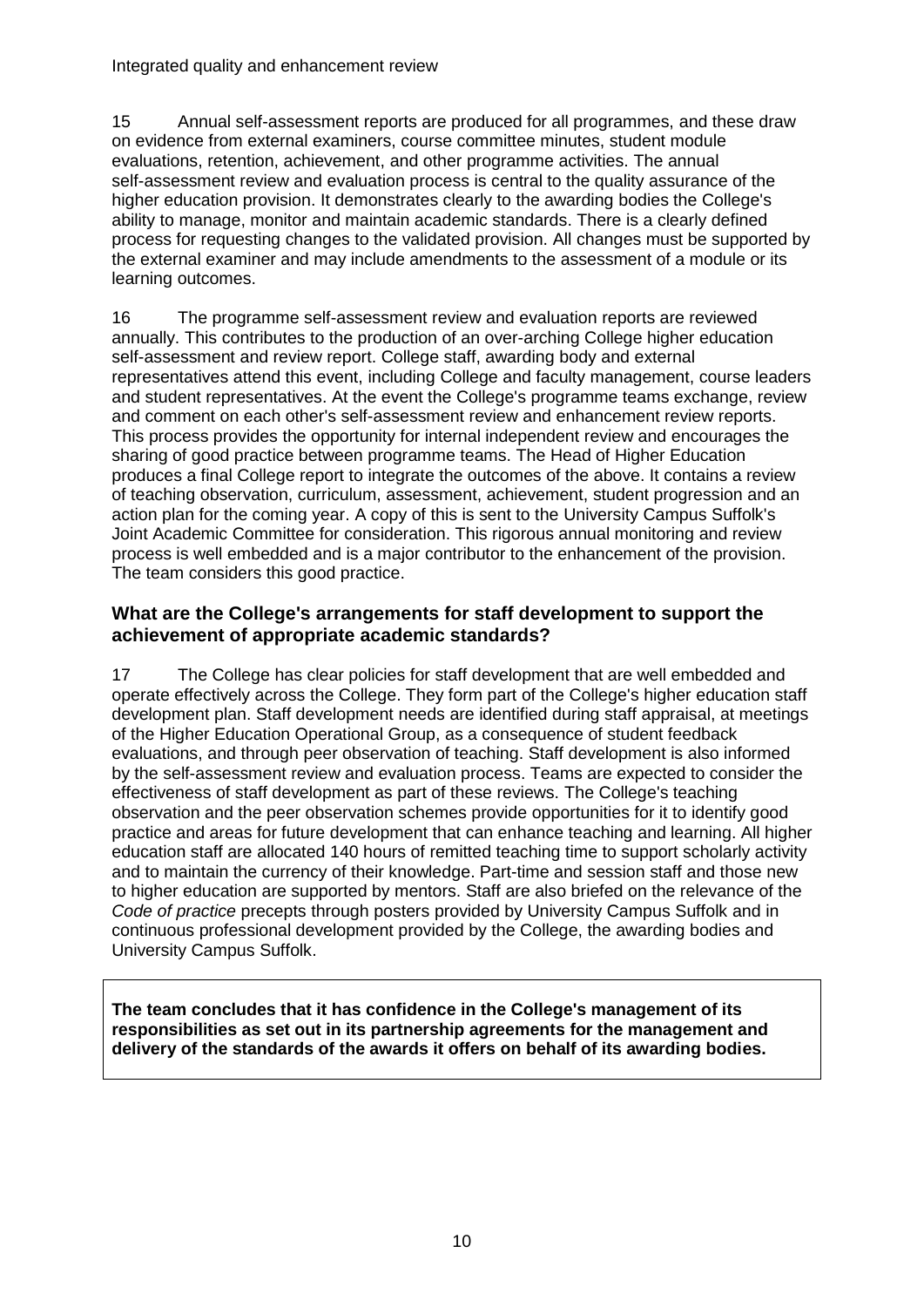# **Core theme 2: Quality of learning opportunities**

#### **How are responsibilities for managing the quality of learning opportunities for higher education programmes delegated within the management structure and what reporting arrangements are in place?**

18 Responsibilities for managing the quality of learning opportunities and reporting arrangements are detailed in paragraphs 9 to 12 and in the College's collaborative agreement with the awarding bodies and University Campus Suffolk. The validating universities' Joint Academic Committee monitors the quality of learning at the College. The Vice Principal Curriculum and Quality represents the College on this committee. In addition, the Academic Board and the Learning, Teaching and Assessment Group have specific responsibility for learning opportunities. The two validating universities oversee these bodies and the College is represented on each of them.

19 The College refers to a number of University Campus Suffolk policies and guidelines to maintain and manage the quality of learning opportunities. These include validation documents, policies for tutorials, the management of programmes, academic appeals, and the accreditation of prior learning. The central and local monitoring of these policies ensures that they are followed and confirms that the College's procedures are effective. Through a formal notification process, the University Campus Suffolk ensures that College staff are kept well informed of updates and additions to documents. These structures and processes work well and enable the College to discharge its responsibilities.

20 University Campus Suffolk has an electronic Academic Staff Handbook that provides guidelines to clarify the roles and duties of academic staff. The College provides a staff induction pack which staff find particularly helpful in explaining the management and reporting structures.

21 Students have representation on course committees, the Higher Education Focus Groups, the Governors' Quality Standards Committee and the University Campus Suffolk Students Union. They can also raise issues at the University Campus Suffolk's Student Experience Committee. The students' confirm that they have plenty of opportunity to express their views.

#### **How does the College assure itself that it is fulfilling its obligations to its awarding bodies to ensure that students receive appropriate learning opportunities?**

22 The quality assurance arrangements described in paragraphs 14 to 16 are also used to ensure the appropriateness of the learning opportunities. The College maintains an effective dialogue about students' learning opportunities with University Campus Suffolk and its awarding bodies. Management information and student data is readily available from the College and University Campus Suffolk. It is used effectively to monitor the quality of learning opportunities.

23 The previous generic external examiner reports that were addressed to the University Campus Suffolk's network of colleges' common provision have now been revised. Programme teams are now able to identify recommendations and areas of good practice that are specific to their programmes. The teaching staff welcome this.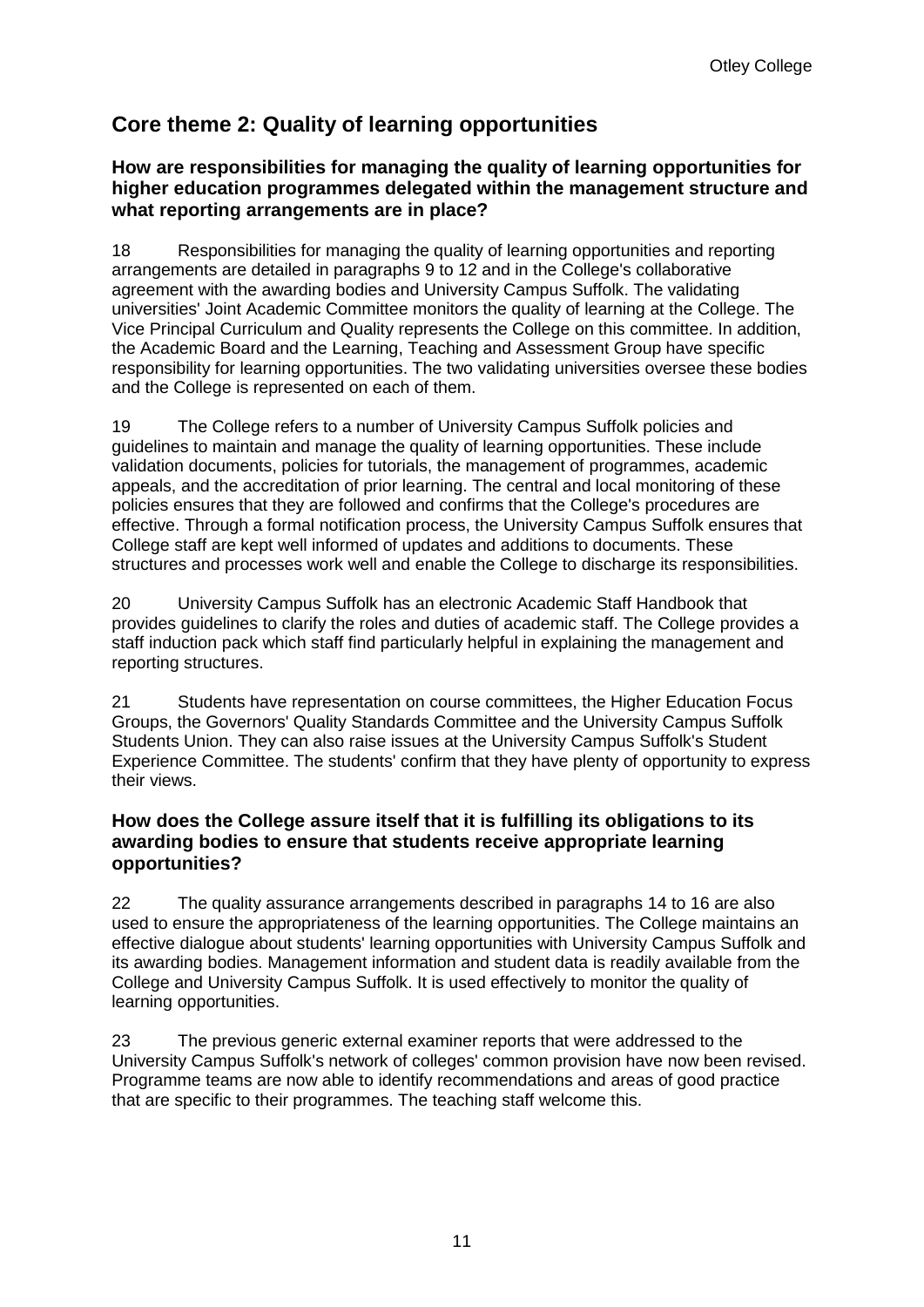#### **What account is taken of the Academic Infrastructure?**

24 The arrangements described in paragraph 13 also apply to the quality of learning opportunities. Programme teams are informed of updates and changes to the *Code of practice* by a variety of formal and informal methods. The University Campus Suffolk undertakes briefings using electronic newsletters and emails. Programme teams are responsible for updating programme specifications and handbooks using the Academic Infrastructure as a reference point. These methods provide an effective means by which the College's staff maintain their currency with changes in the Academic Infrastructure and its precepts.

#### **How does the College assure itself that the quality of teaching and learning is being maintained and enhanced?**

25 A Teaching and Learning Strategy, an Assessment Strategy and a Tutorial Policy provide a framework to ensure a high quality learning experience for students. Staff and students confirm that these are adhered to consistently across the provision. The College maintains oversight of the teaching and learning through monthly Higher Education Operational Group meetings. It employs effective systems for peer and management observation of its teaching on a biennial basis. The outcomes of lesson observations are copied to the University Campus Suffolk's Head of Quality. The College is represented at University Campus Suffolk's Learning, Teaching and Assessment Group meetings that discuss and make recommendations for the development of teaching and learning. The quality of teaching is analysed within the self-assessment reports and planned actions are identified. Students confirm that teaching and staff knowledge of their subject is generally good.

26 The programmes include a wide range of opportunities provided in assignment briefs that support student learning. Examples include the use of student peer assessment activities, team building, employer involvement as clients in providing feedback to students on their performance, and design briefs that are constructed around real-life projects. There is the opportunity to undertake field trips, work experience and engage in learning experiences that simulate live practice. The students are enthusiastic about these learning experiences that the team judges to be good practice.

27 Students' views on teaching and learning are captured through student focus groups, course committee meetings and in module evaluations. For the most part, feedback indicates that students are satisfied with the teaching, describing it as the best part of their programmes. On several occasions some workshop sessions across the provision have been cancelled at short notice and alternative substitutions made. It is desirable that the College reviews its strategies for the management of the workshop sessions to provide students with a consistent learning experience.

28 The Developmental engagement recommended that the content and delivery of Foundation Degree common core modules be reviewed. The College has responded by more closely aligning their content and context with students' vocational experiences and areas of study. It is too early to gauge its effectiveness.

#### **How does the College assure itself that students are supported effectively?**

29 The College provides an effective and comprehensive three-day induction. This includes a full tour of facilities, a visit to the University Campus Suffolk's centre, instruction on the use of information technology and the virtual learning environment, and an introduction to relevant processes and procedures. The induction has been enhanced further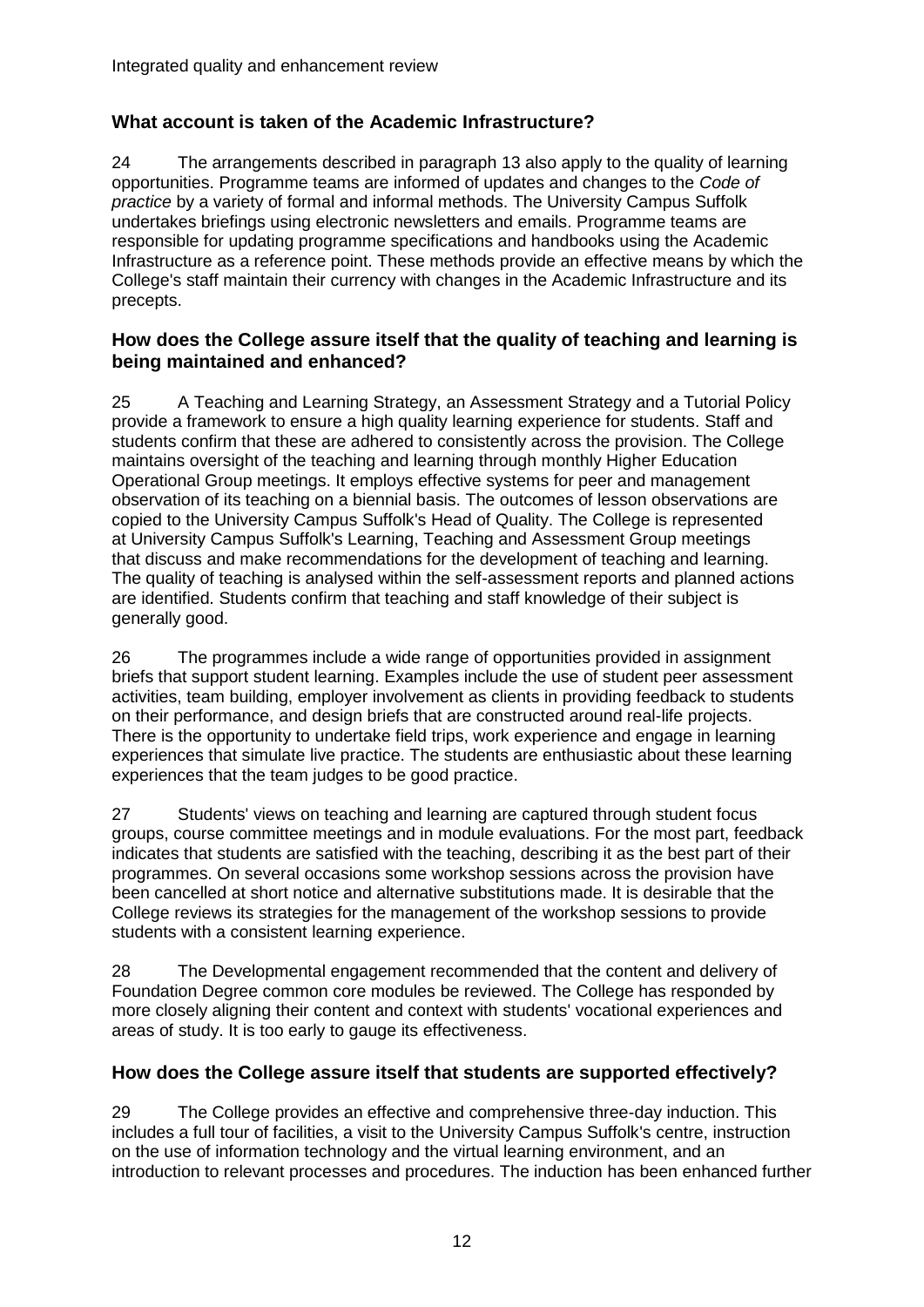by, for example, providing sessions on technology and learning. Students see the induction process as an effective introduction to College life. The induction process is highly effective in preparing students for their studies and represents good practice.

30 There is effective support for students' academic and pastoral needs and this is supported by well-designed policies and procedures. At the start of their programme students undertake an initial diagnostic assessment. They are allocated a personal tutor to monitor the effectiveness of their learning and to help them to develop the necessary skills as they progress through the programme. Personal and skills development, including personal development planning, is provided in the common core modules offered by programmes. These provide opportunities for self-reflection on students' performance and for the attainment of additional study skills. Students are offered individual tutorials and an additional group tutorial each week in addition to the standard tutorial entitlement. The College provides a dedicated higher education support tutor who is highly valued by the students. The College provides a further 'on call' support tutor to help those students identified as requiring further support. The tutorial process is working well and students confirm that staff are meeting their academic and pastoral needs. The effective academic and pastoral support encourages self-reflection, improves students' skills, and enhances progression through their programme of study. This represents good practice.

31 Work-based learning and placement learning represent significant components of the Foundation Degree and teacher training programmes. While some tutors assist students in sourcing suitable placements, others offer limited advice and consider that the onus is on students to identify their work placements. Given the importance and the difficulty of finding suitable placements that engage with the intended learning outcomes, it is desirable that the College reviews its strategies for supporting students to find suitable work placements.

#### **What are the College's arrangements for staff development to maintain and enhance the quality of learning opportunities?**

32 The College's Higher Education Strategy confirms its commitment to supporting staff in developing and enhancing their understanding and knowledge. The College supports staff to engage in the many opportunities that are provided. These include attendance at conferences, collaborative partner meetings, workshops on electronic learning, and development activities relating to the content of modules, their assessment and the marking of dissertations. From 2012, the College has introduced a new module that is compulsory for all higher education staff on the delivery of higher education in further education. This module is introduced to enhance staff's understanding and performance in providing appropriate standards of teaching and learning, and represents good practice.

33 The College organises annually a review and celebration day that integrates College staff, students and University Campus Suffolk partnership staff in activities that encourage working together and sharing good practice in teaching. Furthermore, it provides opportunities for group feedback on areas for improvement. There is the opportunity to recognise students' successes with end-of-year awards. Students benefit by being given an opportunity to voice their opinions and to listen to the views of students' on other programmes. Staff benefit by working with partnership staff and students from other programmes. Key themes and activities are explored in workshops that contribute to feedback on matters that improve the delivery of the provision. This represents good practice.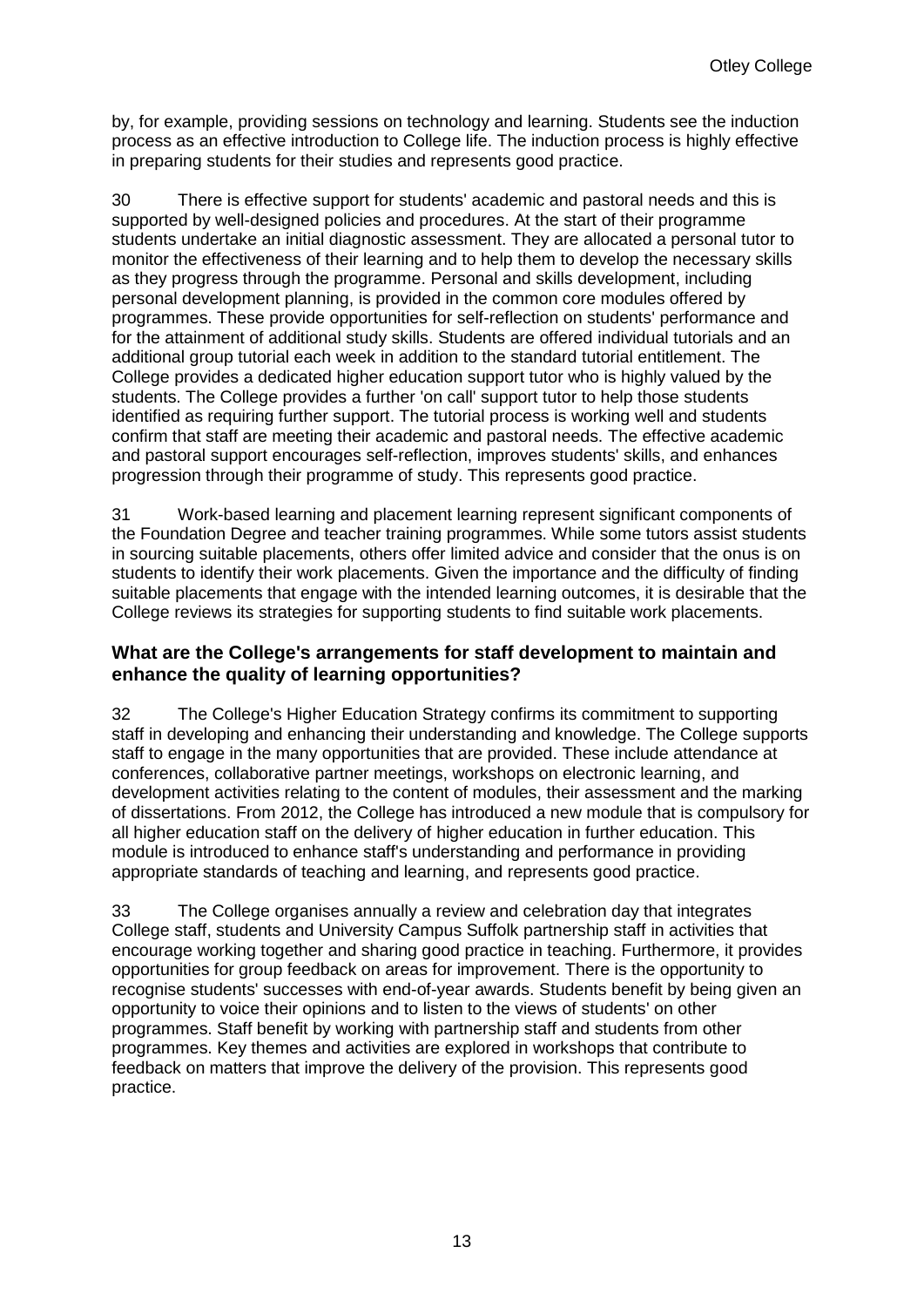#### **How does the College ensure the sufficiency and accessibility of the learning resources the students need to achieve the intended learning outcomes for their programmes?**

34 All academic staff employed by the College are subject to approval by University Campus Suffolk. College lecturers hold academic qualifications at an appropriate level, most being qualified to at least master's level. All have industrial experience. Almost a quarter of all teaching staff are session or visiting lecturers. Visiting lecturers from industry are regularly employed to give master classes and guest lectures to enhance the vocational relevance of the student learning experience.

35 The College reviews its resources at the start of each academic year through its self-assessment review and evaluation reporting process. Identified needs are then reflected in the centre self-evaluation review and evaluation report to ensure that the resources are considered at the appropriate level. Each programme area is encouraged to bid for funding against the capital budget for identified needs. The Head of Higher Education holds a revenue budget for book purchases during the academic year. There is also a dedicated budget for higher education library books. Other dedicated higher education resources are available for online purchases. Students confirm that programme resources are adequate.

**The team concludes that it has confidence in the College's management of its responsibilities for the quality of the learning opportunities as required by the awarding bodies to enable students to achieve the intended learning outcomes.**

## **Core theme 3: Public information**

#### **What information is the College responsible for publishing about its HEFCEfunded higher education?**

36 The College provides draft publications for University Campus Suffolk to approve. This includes publicity material and recruitment information; student handbooks; programme-related documentation, and other general student information published electronically in the University Campus Suffolk's virtual learning environment. The College uses standard templates provided by the University Campus Suffolk to inform the content and structure of its validation documents, programme handbooks and specifications. Programme specifications and definitive course documents, including the programme handbooks, are published on the virtual learning environment. All courses have handbooks that provide relevant course information to students. The handbooks contain consistent and relevant information that is appropriate to the programmes.

37 New staff are provided with a comprehensive higher education staff induction pack, which includes details of the Academic Infrastructure, definitive course documents and assessment policies and procedures, which they value. It is an effective means of ensuring that they have clear and accurate information on the assessment practices and course management information. It supports their understanding and encourages the use of the *Code of practice.*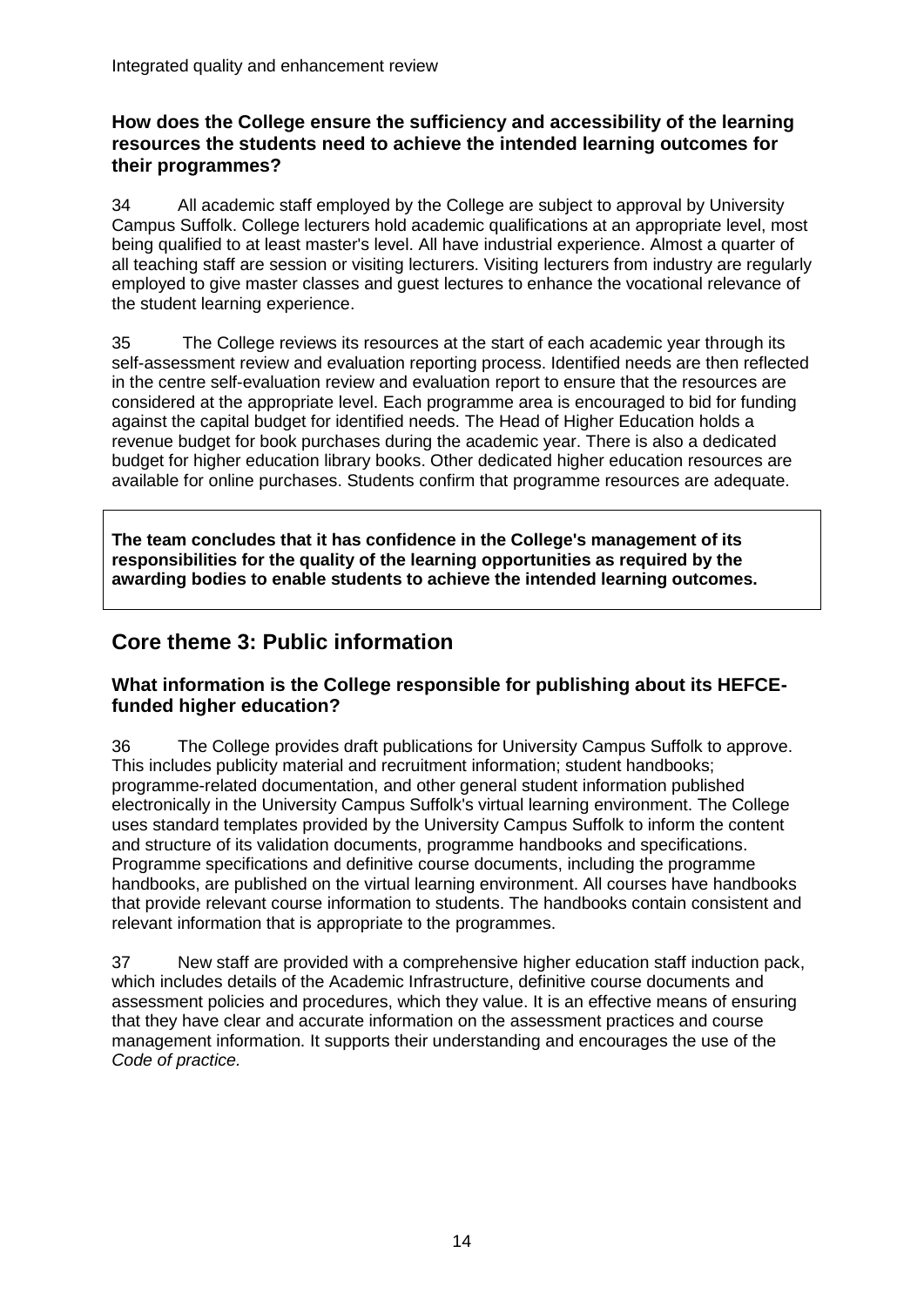#### **What arrangements does the College have in place to assure the accuracy and completeness of information the College has responsibility for publishing? How does the College know that these arrangements are effective?**

38 In accordance with the University Campus Suffolk's publicity protocol, it must approve all the College's information on its provision before it is published. The awarding bodies also undertake sampling checks of the information and documents. The system for checking the accuracy and completeness of all College marketing information is the responsibility of, and implemented jointly by, the College's Head of Higher Education and its Head of Marketing in conjunction with University Campus Suffolk's Head of Marketing. The latter must finally approve all of the College's higher education promotional materials before they are published.

39 The maintenance of the College website and its page on the University Campus Suffolk's website is carried out by the College's marketing team, the content of which is monitored by University Campus Suffolk and the awarding bodies. Information on the College's programmes is accessed using a link to the University Campus Suffolk's website, which assures consistency of programme information across all of the University Campus Suffolk's college provision. As part of an annual review, all programme information on the website and the applicant portal is provided and checked by programme leaders using standard proforma, with further scrutiny undertaken by the Head of Higher Education. It is then forwarded to the College's Marketing Department. The team concludes that the process for checking the accuracy and completion of information is clear and rigorous on the whole.

40 The College has originated a minimum content standard for all programme modules deposited in the University Campus Suffolk's virtual learning environment. Modular content is classified and accorded bronze, silver or gold status, with the latter being the highest status for displaying and integrating increasing degrees of interactivity. This mechanism is effective in encouraging programme teams to meet the minimum standard for the content of online materials and provides the impetus for their improvement. The system to classify the content of programme modules in the virtual learning environment stimulates user interaction and is judged as good practice.

**The team considers that reliance can be placed on the accuracy and completeness of the information that the College is responsible for publishing about itself and the programmes it delivers.**

# **C Summary of findings from the Developmental engagement in assessment**

41 The Developmental engagement in assessment for the College was undertaken in February 2011. There were three lines of enquiry, which were as follows.

**Line of enquiry 1:** How appropriate is the assessment and moderation process in ensuring that intended learning outcomes are met?

**Line of enquiry 2:** How effective is the assessment process in supporting and enhancing students' learning?

**Line of enquiry 3:** Are the procedures that the College has implemented effective in ensuring that it provides accurate and complete information on its assessment practices?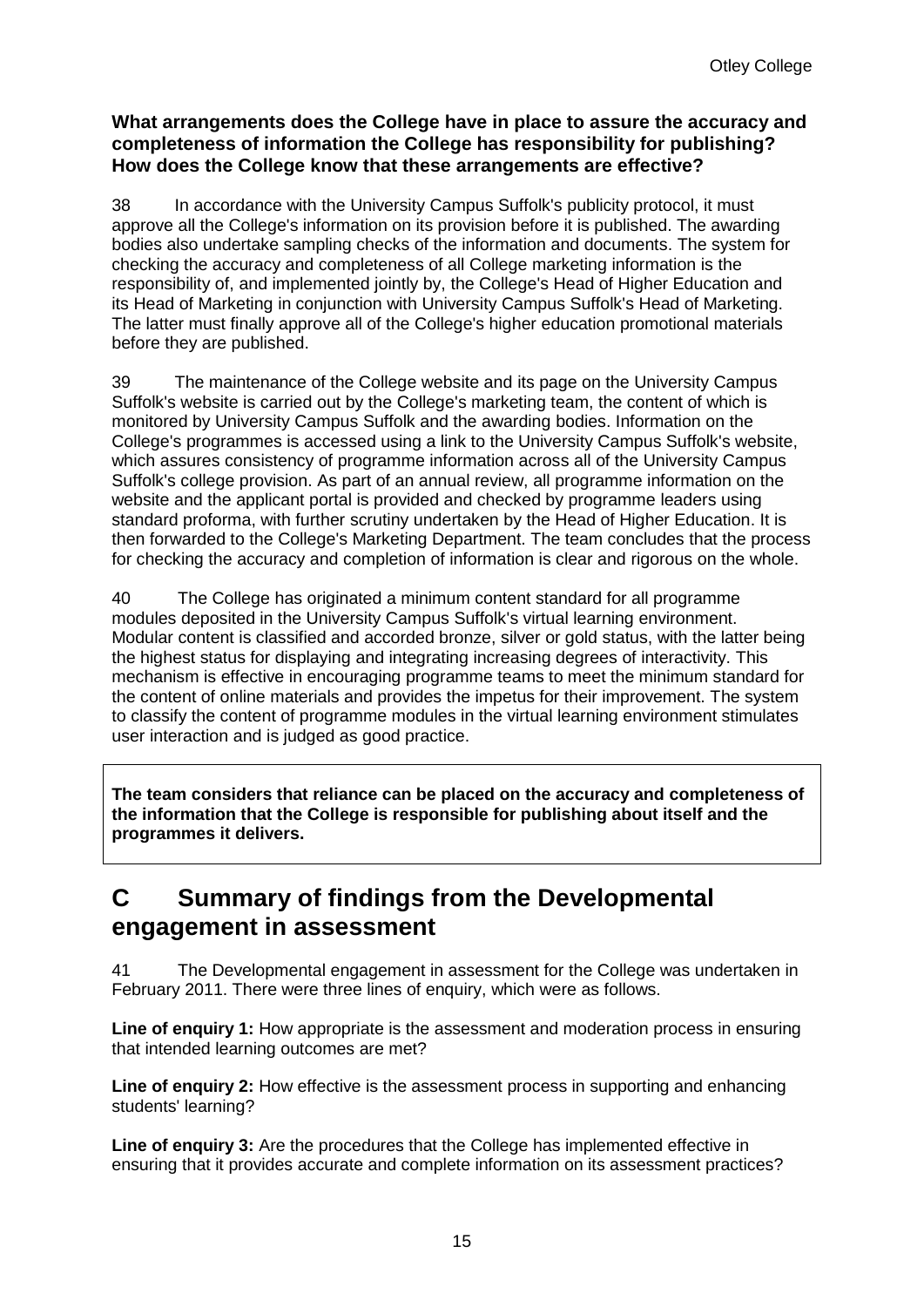42 The lines of enquiry focused on the structures, policies and procedures that underpin the assessment process including the documentation available to students. They covered the implementation of awarding bodies' assessment regulations and the College's responsibilities in these processes.

43 The Developmental engagement identified a number of areas of good practice. These were the operation and activities of the Higher Education Operational Group; the roles of the Higher Education Support Tutor and the Higher Education Administrator; the appointment of a higher education student governor to the College's Quality Standards Committee and the wide range of learning opportunities in assignment briefs. The report also identifies the variety of opportunities for providing formative feedback on students' work and the higher education staff induction pack that communicates clear and accurate information.

44 The Developmental engagement identified as advisable the need to provide feedback to students that is consistent with the requirements of the University Campus Suffolk's Assessment Strategy. There were a number of desirable recommendations: making the content of generic external examiner reports more specific to the needs of the College; implementing and monitoring staff development on the use of grading criteria; the more effective dissemination of good practice at Higher Education Operational Group meetings; ensuring the appropriateness of the Foundation Degree common core modules; implementing strategies to encourage the acquisition of the Graduate Skills Award; improving the timeliness of student feedback on completed assignments; the need to review College strategies for stimulating more interactive teaching, learning and assessment; and to engage in dialogue with University Campus Suffolk to minimise the impact of loss of access to course materials by students who have not fully completed their registration.

# **D Foundation Degrees**

45 As of May 2012, the College delivers six Foundation Degrees within the programme areas of land and countryside and higher education. They represent 114 full-time equivalents, with the majority of students studying full-time. A new FdSc Fishery Management and Sustainable Aquaculture was introduced in this current academic year.

46 The Foundation Degree programmes are offered in conjunction with University Campus Suffolk, established in September 2007, and are jointly validated by the University of East Anglia and the University of Essex. The College is one of five satellite centres delivering higher education as part of the University Campus Suffolk network. The team found ample evidence of the close working relationship between the awarding bodies, University College Suffolk and College staff at all levels. The College implements and monitors University Campus Suffolk's policies.

47 All the conclusions in paragraphs 49 to 51 apply equally to the Foundation Degree provision.

# **E Conclusions and summary of judgements**

48 The team has identified a number of features of good practice in the College's management of its responsibilities for academic standards and for the quality of learning opportunities of the awards the College offers on behalf of its awarding bodies. This was based upon discussion with staff and students and scrutiny of evidence provided by the College, the University Campus Suffolk and its awarding bodies the University of East Anglia and the University of Sussex.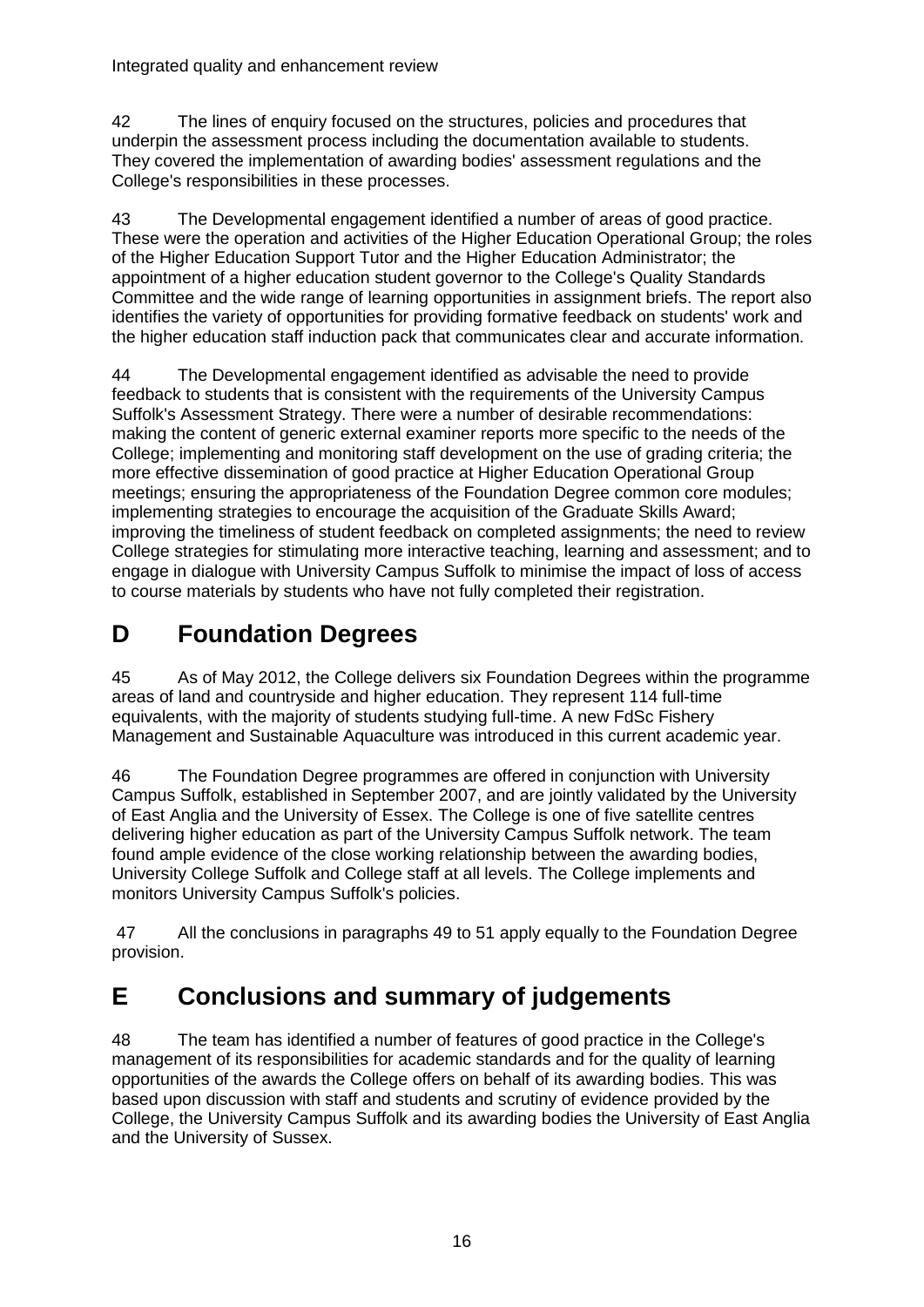49 In the course of the review, the team identified the following areas of **good practice**:

- the rigorous annual monitoring and review process is well embedded and is a major contributor to the enhancement of the provision (paragraph 16)
- the opportunities for students to engage in real-life projects which simulate live practice provide vocationally relevant learning experiences (paragraph 26)
- the highly effective student induction process prepares students for their studies (paragraph 29)
- the effective academic and pastoral support encourages self-reflection, improves students' skills and enhances progression through their programme of study (paragraph 30)
- the introduction of a module on the delivery of higher education in further education to enhance staff's understanding and performance in providing appropriate standards of teaching and learning (paragraph 32)
- the annual review and celebration day integrates the College staff, students and University Campus Suffolk partnership staff in activities that encourage working together, sharing good practice in teaching and learning, and provides opportunities for group feedback on areas for improvement (paragraph 33)
- the system to classify the content of programme modules in the virtual learning environment stimulates user interaction (paragraph 40).

50 The team also makes some recommendations for consideration by the College and its awarding bodies.

- 51 The team considers that it is **desirable** for the College to:
- review its strategies for the management of the workshop sessions to provide students with a consistent learning experience (paragraph 27)
- review its strategies for supporting students to find suitable work placements (paragraph 31).

52 Based upon its analysis of the College's self-evaluation, other documentary evidence and from its meetings with staff and students, the team concludes that it has **confidence** that, in the context of this Summative review, the College discharges its responsibilities effectively, as set out in the relevant partnership agreement for the management of the standards of the awards of its awarding bodies.

53 Based upon its analysis of the College's self-evaluation, other documentary evidence and from its meetings with staff and students, the team concludes that it has **confidence** that, in the context of this Summative review, the College discharges its responsibilities effectively, as set out in the relevant partnership agreement for the management of the quality of learning opportunities to enable students to achieve the intended learning outcomes.

54 Based upon its analysis of the College's self-evaluation, other documentary evidence and from its meetings with staff and students, the team concludes that, in the context of this Summative review, reliance **can** be placed on the accuracy and completeness of the information that the College is responsible for publishing about itself and the programmes it delivers.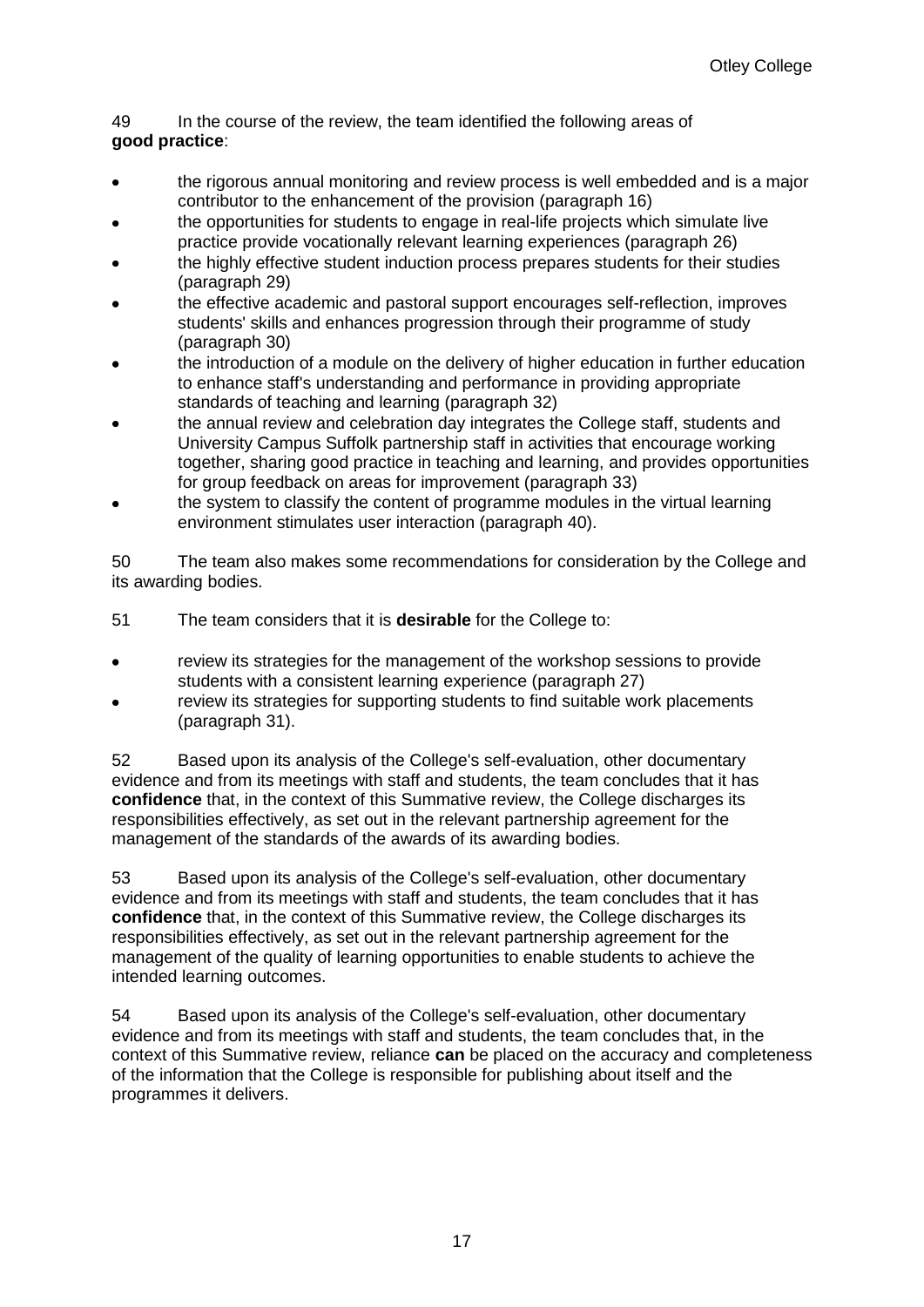| Otley College action plan relating to the Summative review: May 2012                                                                                                                    |                                                                                                                                                                                                                                                                                                             |                                      |                                               |                                                                                                                                                                                                                              |                                                 |                                                                                                                                     |  |  |
|-----------------------------------------------------------------------------------------------------------------------------------------------------------------------------------------|-------------------------------------------------------------------------------------------------------------------------------------------------------------------------------------------------------------------------------------------------------------------------------------------------------------|--------------------------------------|-----------------------------------------------|------------------------------------------------------------------------------------------------------------------------------------------------------------------------------------------------------------------------------|-------------------------------------------------|-------------------------------------------------------------------------------------------------------------------------------------|--|--|
| <b>Good practice</b>                                                                                                                                                                    | Action to be taken                                                                                                                                                                                                                                                                                          | <b>Target date</b>                   | <b>Action by</b>                              | <b>Success indicators</b>                                                                                                                                                                                                    | <b>Reported to</b>                              | <b>Evaluation</b>                                                                                                                   |  |  |
| In the course of the<br>Summative review<br>the team identified<br>the following areas<br>of good practice<br>that are worthy of<br>wider dissemination<br>within the College:          |                                                                                                                                                                                                                                                                                                             |                                      |                                               |                                                                                                                                                                                                                              |                                                 |                                                                                                                                     |  |  |
| • the rigorous<br>annual<br>monitoring and<br>review process is<br>well embedded<br>and is a major<br>contributor to the<br>enhancement of<br>the provision<br>(paragraph 16)           | Promote this practice<br>with a view to trial in<br>the College Further<br><b>Education provision</b><br>via oral reports to<br><b>Quality Standards</b><br>Committee<br><b>Higher Education</b><br>Operational Group,<br>attended by Head of<br><b>Student Services and</b><br>the College Quality<br>Team | <b>June 2012</b><br><b>July 2012</b> | Head of Higher<br>Education                   | Pilot implementation of<br>the higher education<br>practice of College's<br>programme teams<br>exchange, review and<br>comment on each other's<br>self-assessment review'<br>on further education<br>self-assessment reviews | College<br>Curriculum<br>Operational<br>Group   | Annual<br>College self-<br>assessment<br>review for<br>selected pilot<br>area                                                       |  |  |
| the opportunities<br>$\bullet$<br>for students to<br>engage in real-<br>life projects<br>which simulate<br>live practice<br>provide<br>vocationally<br>relevant learning<br>experiences | <b>Share with University</b><br><b>Campus Suffolk</b><br>partner colleges via<br><b>Learning Network</b><br><b>Quality Enhancement</b><br>Group<br>Continue to use                                                                                                                                          | September<br>2012                    | Head of Higher<br>Education<br>Programme Area | <b>Minutes of University</b><br><b>Campus Suffolk Learning</b><br><b>Network Quality</b><br><b>Enhancement Group</b><br>Module evaluations and                                                                               | <b>Higher Education</b><br>Operational<br>Group | Response<br>from<br>University<br>Campus<br>Suffolk partner<br>colleges via<br>Learning<br><b>Network</b><br>Quality<br>Enhancement |  |  |
| (paragraph 26)                                                                                                                                                                          | real-life projects,                                                                                                                                                                                                                                                                                         | <b>June 2013</b>                     | Coordinators                                  | student feedback via                                                                                                                                                                                                         | <b>Higher Education</b>                         | Group                                                                                                                               |  |  |

 $\vec{\infty}$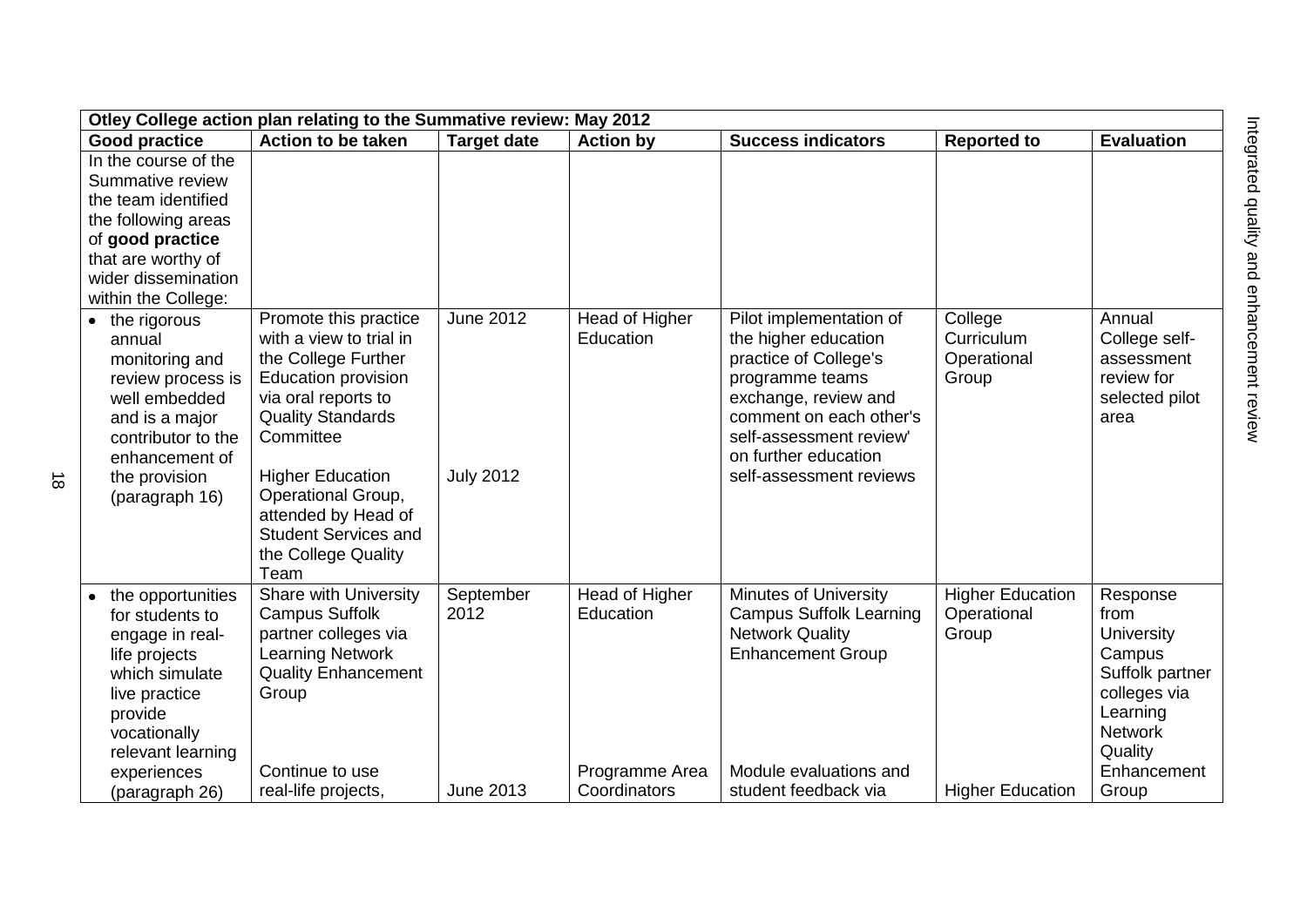|           |                                                                                                                                                                                                                | where appropriate for<br><b>Foundation Degrees</b><br>and teacher training                                                        |              |                             | <b>Course Committee</b>                                                                           | Operational<br>Group                                                                                                                | Self-<br>Assessment<br>Review and<br>Evaluation<br>reports;<br>employer,<br>student and<br>graduate<br>feedback                                                |
|-----------|----------------------------------------------------------------------------------------------------------------------------------------------------------------------------------------------------------------|-----------------------------------------------------------------------------------------------------------------------------------|--------------|-----------------------------|---------------------------------------------------------------------------------------------------|-------------------------------------------------------------------------------------------------------------------------------------|----------------------------------------------------------------------------------------------------------------------------------------------------------------|
|           | the highly<br>effective student<br>induction<br>process prepares<br>students for their<br>studies<br>(paragraph 29)                                                                                            | Present as an agenda<br>item at the University<br><b>Campus Suffolk</b><br><b>Partnership Quality</b><br><b>Enhancement Group</b> | October 2012 | Head of Higher<br>Education | Enhanced induction<br>processes across the<br><b>Learning Network</b>                             | <b>Higher Education</b><br>Operational<br>Group<br>University<br><b>Campus Suffolk</b><br><b>Student</b><br>Experience<br>Committee | Induction<br>surveys<br>across the<br>Learning<br><b>Network</b><br><b>Student</b><br>retention and<br>achievement<br>data across<br>the Learning<br>Network   |
| $\bullet$ | the effective<br>academic and<br>pastoral support<br>encourages<br>self-reflection,<br>improves<br>students' skills<br>and enhances<br>progression<br>through their<br>programme of<br>study<br>(paragraph 30) | Present as an agenda<br>item on the University<br><b>Campus Suffolk</b><br><b>Partnership Quality</b><br><b>Enhancement Group</b> | October 2012 | Head of Higher<br>Education | <b>Enhanced student</b><br>academic and pastoral<br>support across the<br><b>Learning Network</b> | <b>Higher Education</b><br>Operational<br>Group<br>University<br><b>Campus Suffolk</b><br><b>Student</b><br>Experience<br>Committee | Module<br><b>Reviews</b><br>across the<br>Learning<br><b>Network</b><br>National<br><b>Student</b><br>Survey data<br>Internal<br><b>Student</b><br>Survey data |

 $\vec{\circ}$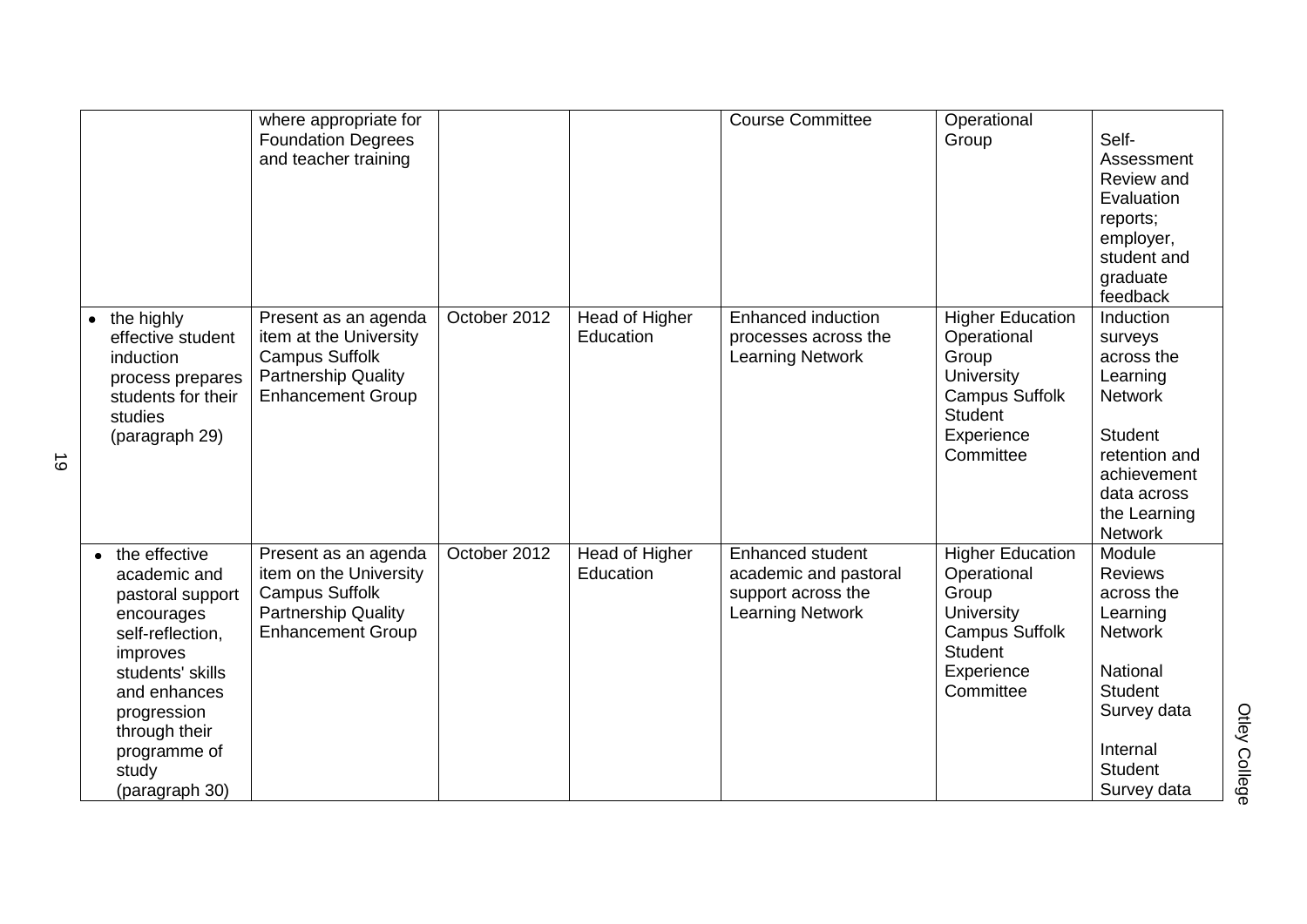|                                                                                                                                                                                                                                                                     |                                                                                                                                                                                                                                                  |                  |                                                                                                         |                                                                                                                                                                         |                                                                                                                                                                                                                                          | across the<br>Learning<br><b>Network</b>                                                                                                                                        |
|---------------------------------------------------------------------------------------------------------------------------------------------------------------------------------------------------------------------------------------------------------------------|--------------------------------------------------------------------------------------------------------------------------------------------------------------------------------------------------------------------------------------------------|------------------|---------------------------------------------------------------------------------------------------------|-------------------------------------------------------------------------------------------------------------------------------------------------------------------------|------------------------------------------------------------------------------------------------------------------------------------------------------------------------------------------------------------------------------------------|---------------------------------------------------------------------------------------------------------------------------------------------------------------------------------|
| • the introduction<br>of a module on<br>the delivery of<br>higher<br>education in<br>further<br>education to<br>enhance staff's<br>understanding<br>and<br>performance in<br>providing<br>appropriate<br>standards of<br>teaching and<br>learning<br>(paragraph 32) | Enrol College higher<br>education staff who<br>do not already hold<br>higher education<br>accreditation (or its<br>equivalent) on the<br>module so that all<br>higher education staff<br>deliver the provision<br>to the appropriate<br>standard | October 2013     | Head of Higher<br>Education<br>Programme Area<br>Coordinators<br><b>Staff</b><br>Development<br>Officer | Enhanced delivery of<br>higher education in a<br>further education setting                                                                                              | <b>Higher Education</b><br>Operational<br>Group<br>Learning Network,<br>Partnership<br>Quality<br>Enhancement<br>Group,<br>individual staff<br>appraisals<br>Centre Self-<br>Assessment,<br>Review and<br>Evaluation<br>development plan | Outcomes of<br>module<br>reviews,<br>National<br><b>Student</b><br>Survey Data;<br>internal<br>student survey<br>data<br>Peer<br>observation<br>records,<br>achievement<br>data |
| $\bullet$ the annual<br>review and<br>celebration day<br>integrates the<br>College staff,<br>students and<br>University<br><b>Campus Suffolk</b><br>partnership staff<br>in activities that<br>encourage<br>working<br>together,<br>sharing good<br>practice in     | Undertake a<br>presentation to<br><b>University Campus</b><br>Suffolk at an annual<br>Teaching and<br>Learning Day                                                                                                                               | <b>July 2012</b> | Programme Area<br>Coordinator for<br>degree<br>programmes                                               | Enhanced involvement<br>with students from the<br>Learning Network in the<br>creation of quality-related<br>action plans by other<br><b>Learning Network</b><br>Centres | <b>Higher Education</b><br>Operational<br>Group<br><b>Learning Network</b><br>Partnership<br>Quality<br>Enhancement<br>Group                                                                                                             | Feedback<br>from the<br>presentation at<br>the Review<br>and Celebrate<br>day at the<br><b>University</b><br>Campus<br><b>Suffolk</b><br>Teaching and<br>Learning event         |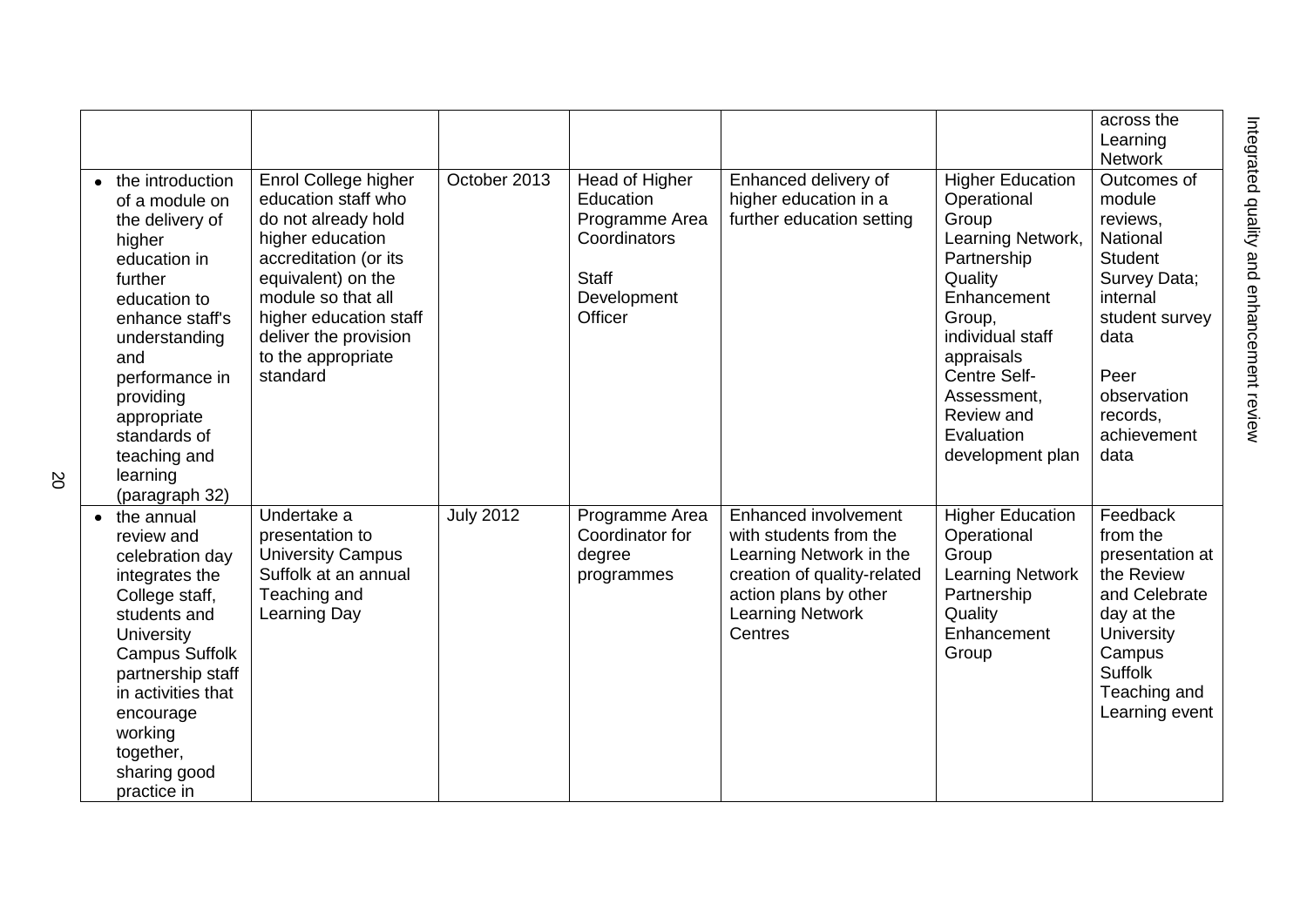| teaching and<br>learning, and<br>provides<br>opportunities for<br>group feedback<br>on areas for<br>improvement<br>(paragraph 33)                                   |                                                                                                                                                                                                           |                    |                                                                                  |                                                                                                        |                                                                                                                              |                                                                                                                                                                                                                                                          |
|---------------------------------------------------------------------------------------------------------------------------------------------------------------------|-----------------------------------------------------------------------------------------------------------------------------------------------------------------------------------------------------------|--------------------|----------------------------------------------------------------------------------|--------------------------------------------------------------------------------------------------------|------------------------------------------------------------------------------------------------------------------------------|----------------------------------------------------------------------------------------------------------------------------------------------------------------------------------------------------------------------------------------------------------|
| • the system to<br>classify the<br>content of<br>programme<br>modules in the<br>virtual learning<br>environment<br>stimulates user<br>interaction<br>(paragraph 40) | Review the content<br>and delivery<br>strategies for the<br>remaining modules in<br>the Foundation<br>Degrees to encourage<br>interactive use of the<br>virtual learning<br>environment as<br>appropriate | October 2012       | Programme Area<br>Coordinators<br><b>Course Leaders</b><br><b>Module Leaders</b> | Improved engagement<br>with the virtual learning<br>environment across all of<br>the programme modules | <b>Higher Education</b><br>Operational<br>Group<br><b>Learning Network</b><br>Partnership<br>Quality<br>Enhancement<br>Group | Module<br>Reviews,<br>National<br><b>Student</b><br>Survey data,<br>internal<br>student survey<br>data,<br>course<br>committees,<br>external<br>examiner<br>reports, peer<br>observations,<br>course<br>self-<br>assessment<br>review and<br>evaluations |
| <b>Desirable</b>                                                                                                                                                    | Action to be taken                                                                                                                                                                                        | <b>Target date</b> | <b>Action by</b>                                                                 | <b>Success indicators</b>                                                                              | <b>Reported to</b>                                                                                                           | <b>Evaluation</b>                                                                                                                                                                                                                                        |
| The team considers<br>that it is desirable<br>for the College to:                                                                                                   |                                                                                                                                                                                                           |                    |                                                                                  |                                                                                                        |                                                                                                                              |                                                                                                                                                                                                                                                          |
| review its<br>$\bullet$<br>strategies for<br>the<br>management of                                                                                                   | Ensure all programme<br>published timetables<br>contain accurate<br>information on the                                                                                                                    | September<br>2012  | Programme Area<br>Coordinators<br><b>Course Leaders</b>                          | Programme timetables<br>contain the timings and<br>content for each<br>workshop session and            | Head of Higher<br>Education, Higher<br>Education<br>Operational                                                              | Course<br>Committee<br>National                                                                                                                                                                                                                          |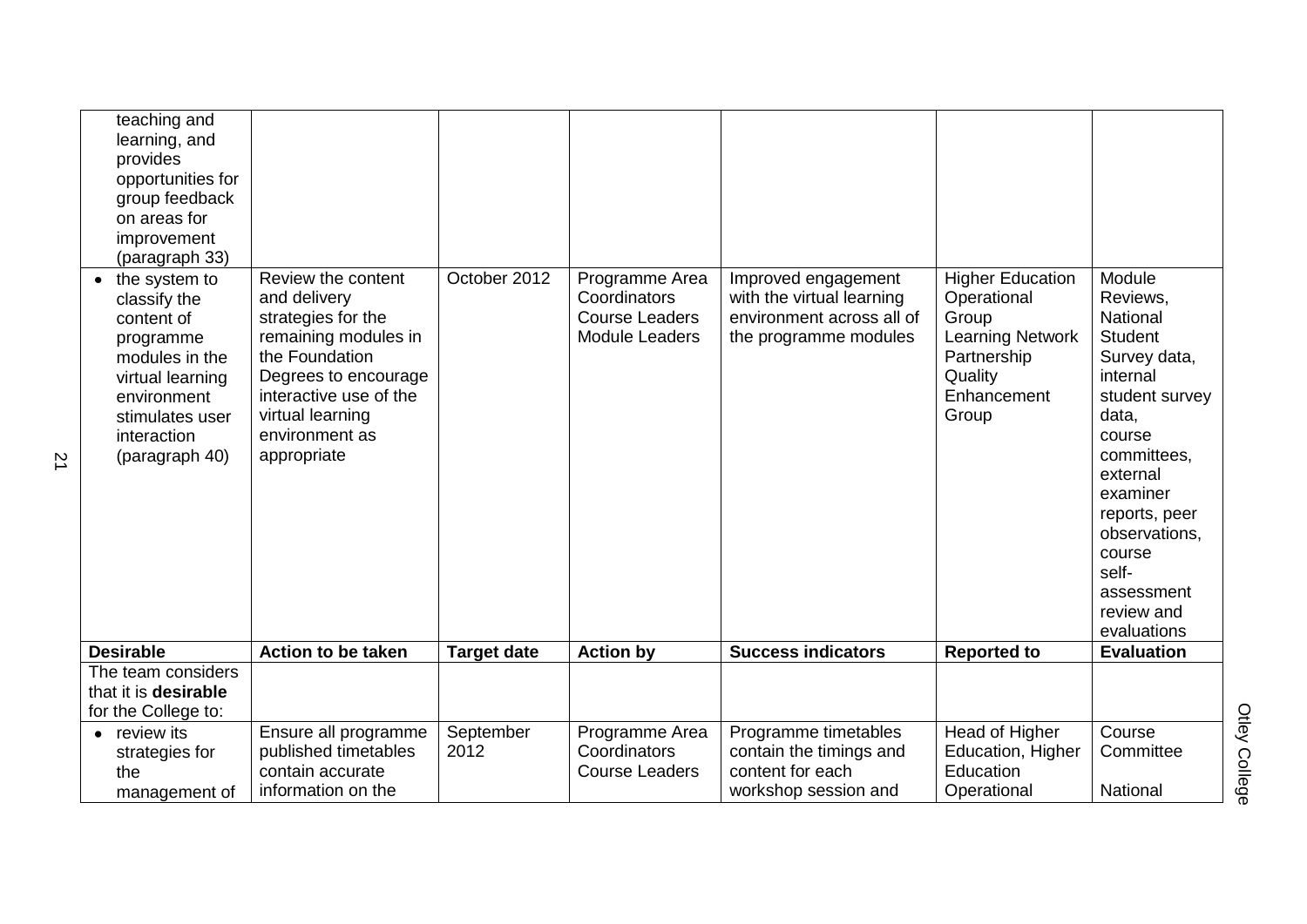| the workshop<br>sessions to<br>provide students<br>with a<br>consistent<br>learning<br>experience<br>(paragraph 27) | timing and content of<br>all planned workshop<br>sessions                                                                                  |                   |                                | these sessions are only<br>altered with the<br>agreement of the relevant<br>Programme Area<br>Coordinator<br>Any changes necessary<br>are communicated to | Group                                                                             | <b>Student</b><br>Survey<br>Internal<br>student survey<br>Group tutorial<br>feedback |
|---------------------------------------------------------------------------------------------------------------------|--------------------------------------------------------------------------------------------------------------------------------------------|-------------------|--------------------------------|-----------------------------------------------------------------------------------------------------------------------------------------------------------|-----------------------------------------------------------------------------------|--------------------------------------------------------------------------------------|
|                                                                                                                     |                                                                                                                                            |                   |                                | students as early as<br>possible by<br>the following three<br>methods: email,<br>announcement on the<br>virtual learning                                  |                                                                                   | Higher<br>Education<br>Focus Group<br>meetings                                       |
|                                                                                                                     |                                                                                                                                            |                   |                                | environment, Course<br><b>Notice Board</b>                                                                                                                |                                                                                   | Individual<br>personal and<br>academic<br>tutorials<br>Self-                         |
|                                                                                                                     |                                                                                                                                            |                   |                                |                                                                                                                                                           |                                                                                   | assessment<br>review and<br>evaluation                                               |
| review its<br>strategies for<br>supporting<br>students to find<br>suitable work<br>placements<br>(paragraph 31)     | Ensure accurate<br>information on the<br>availability and<br>suitability of potential<br>appropriate work<br>placement<br>opportunities is | September<br>2012 | Programme Area<br>Coordinators | Enhance access to<br>appropriate placement<br>opportunities both for<br>Foundation Degree and<br><b>Initial Teacher Training</b><br>by:                   | Programme Area<br>Coordinators<br><b>Higher Education</b><br>Operational<br>Group | Course<br>Committee<br><b>National</b><br><b>Student</b><br>Survey                   |
|                                                                                                                     | available consistently<br>to all students                                                                                                  |                   |                                | Publishing on the virtual<br>learning environment and<br>on the individual notice<br>boards, the database of<br>appropriate approved                      |                                                                                   | Internal<br>student survey<br>Group tutorial<br>feedback                             |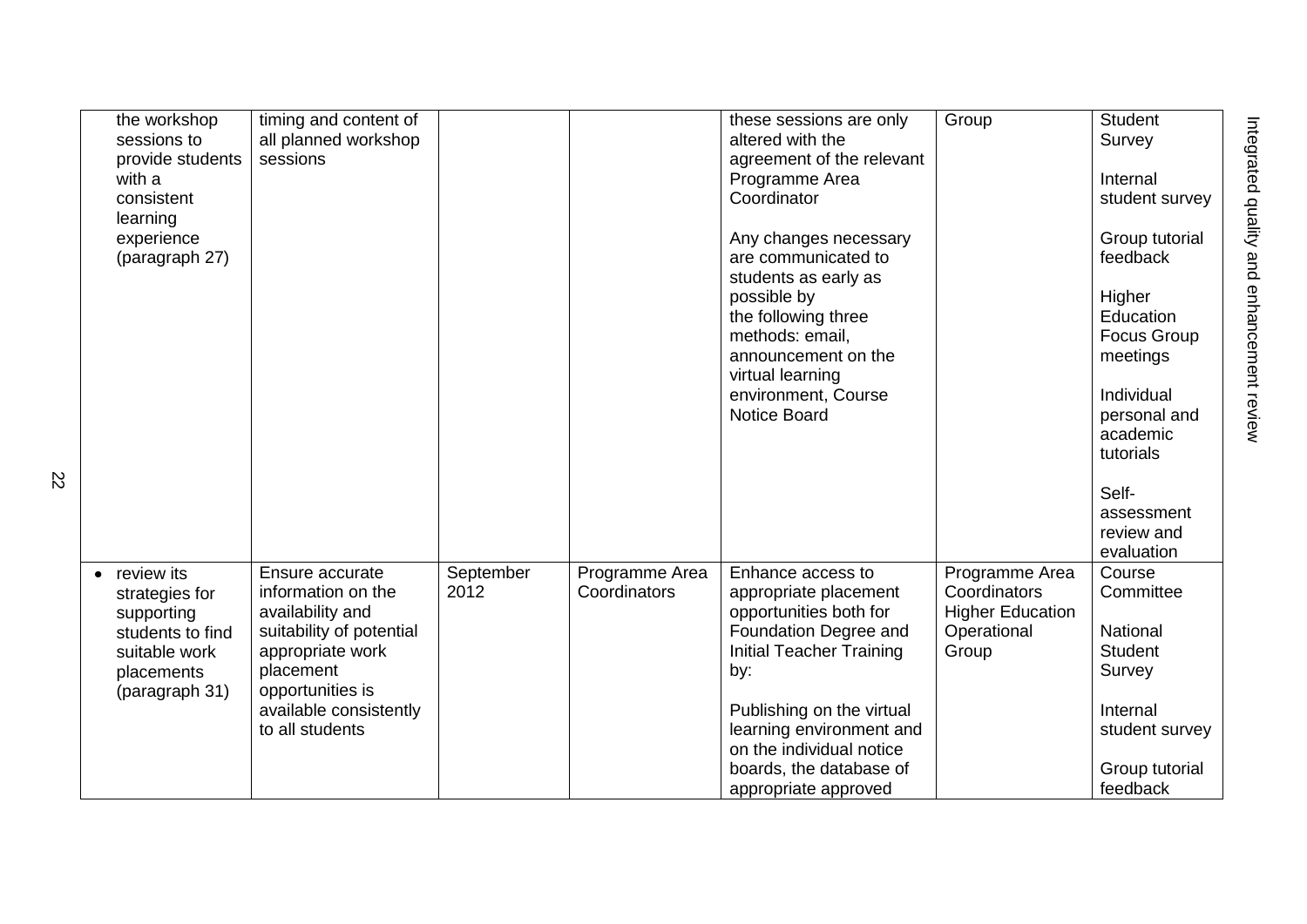|  |  | placement providers         |                |
|--|--|-----------------------------|----------------|
|  |  |                             | Higher         |
|  |  | Signposting this            | education      |
|  |  | information and any         | focus group    |
|  |  | amendments to the           |                |
|  |  |                             | meetings       |
|  |  | database to the students    |                |
|  |  | during their induction and  | Formative      |
|  |  | the first group tutorial in | assessment of  |
|  |  | each semester               | the work-      |
|  |  |                             | based learning |
|  |  |                             | core modules   |
|  |  |                             | in Foundation  |
|  |  |                             | Degree         |
|  |  |                             | programmes     |
|  |  |                             |                |
|  |  |                             | Formative      |
|  |  |                             | assessment of  |
|  |  |                             |                |
|  |  |                             | Professional   |
|  |  |                             | Practice       |
|  |  |                             | modules in the |
|  |  |                             | teacher        |
|  |  |                             | training       |
|  |  |                             | programmes;    |
|  |  |                             | individual     |
|  |  |                             | personal and   |
|  |  |                             | academic       |
|  |  |                             | tutorials      |
|  |  |                             |                |
|  |  |                             | Self-          |
|  |  |                             | assessment     |
|  |  |                             | review and     |
|  |  |                             | evaluation     |
|  |  |                             |                |